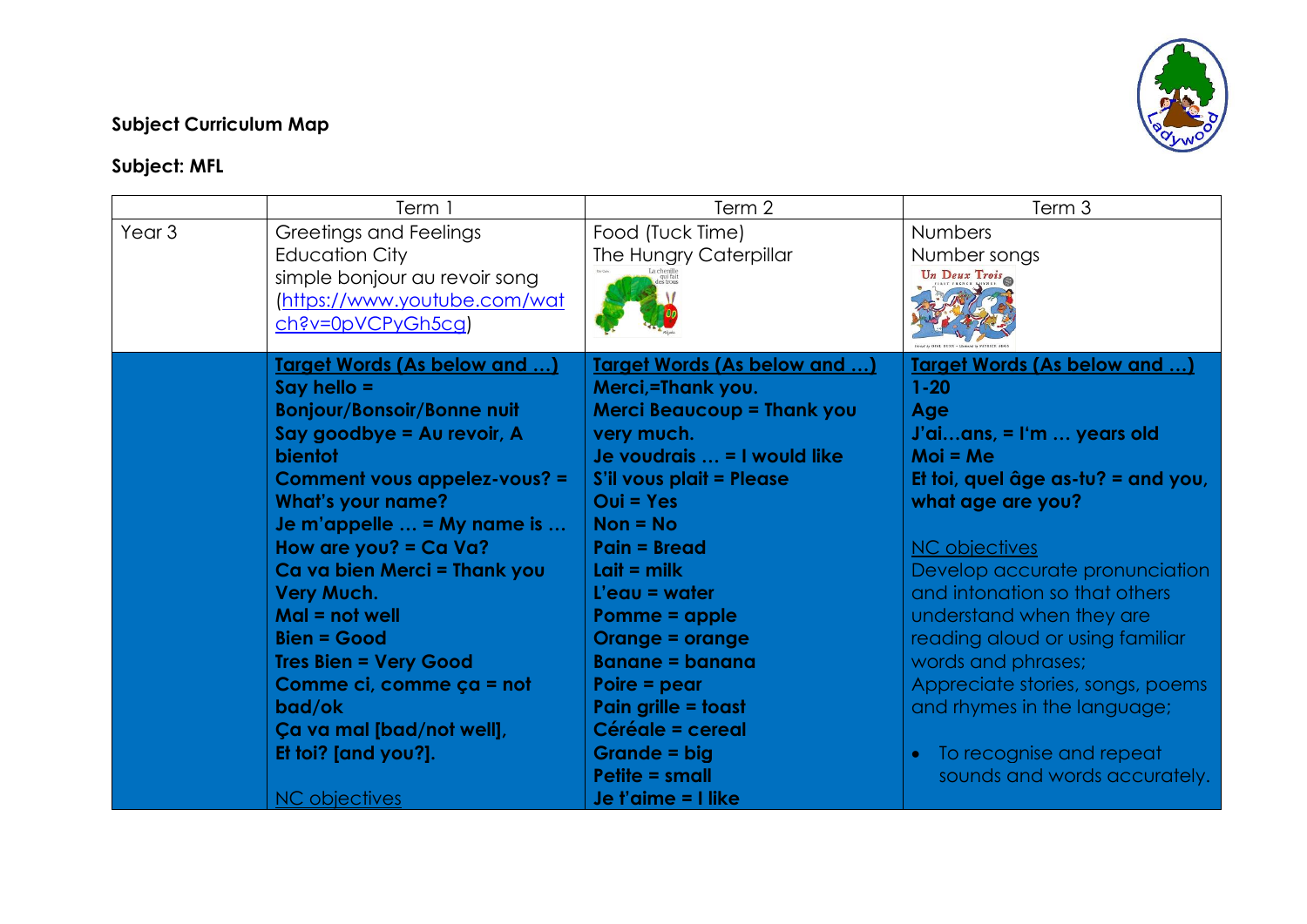| Listen attentively to<br>language<br>and<br>understanding by joining in and<br>responding.<br>questions;<br>answer<br>opinions and respond to those of<br>others; seek clarification and<br>help <sup>*</sup>                                                                                                                                                                                                                                                              | spoken   $I$ Love = $J'$ adore<br>show<br>$I$ hate = Je de teste<br>Name some French foods and<br>Engage in conversations; ask and   include in a simple sentence<br>express<br>NC objectives<br>Speak in sentences, using familiar<br>vocabulary, phrases and basic                                                                                                                                                                                                                                                                                                                                              | To use songs to support my<br>$\bullet$ .<br>learning.<br>To say the numbers 0-10 in<br>French.<br>To listen and repeat carefully.<br>$\bullet$<br>To join in when the numbers<br>are in a song.<br>To use music to help me<br>$\bullet$<br>remember new words.                                                                                                                                                                                                                                                                                                                                           |
|----------------------------------------------------------------------------------------------------------------------------------------------------------------------------------------------------------------------------------------------------------------------------------------------------------------------------------------------------------------------------------------------------------------------------------------------------------------------------|-------------------------------------------------------------------------------------------------------------------------------------------------------------------------------------------------------------------------------------------------------------------------------------------------------------------------------------------------------------------------------------------------------------------------------------------------------------------------------------------------------------------------------------------------------------------------------------------------------------------|-----------------------------------------------------------------------------------------------------------------------------------------------------------------------------------------------------------------------------------------------------------------------------------------------------------------------------------------------------------------------------------------------------------------------------------------------------------------------------------------------------------------------------------------------------------------------------------------------------------|
| To greet people in different<br>$\bullet$<br>ways.<br>To say hello for different times<br>of day.<br>To use gestures to support my<br>$\bullet$<br>conversation.<br>$\bullet$<br>To introduce self to someone<br>else.<br>To ask another person their<br>name.<br>To use 'Comment ça va?' as a<br>question.<br>To listen and respond to<br>someone's question.<br>To choose the appropriate<br>phrase to say how I feel.<br>conversation<br>To:<br>end a<br>appropriately. | language structures<br>Develop accurate pronunciation<br>and intonation so that others<br>understand when<br>they are<br>reading aloud or using familiar<br>words and phrases;<br>To exchange names in French. $\bullet$ To follow a familiar story in<br>French.<br>To understand and join in with<br>a story.<br>To recognise and repeat key<br>$\bullet$<br>vocabulary in a story.<br>To begin to read some key<br>words in a familiar story<br>To link written words to picture<br>$\bullet$<br>and objects.<br>To ask politely for something.<br>To give a preference for or<br>$\bullet$<br>against things. | To apply my knowledge to<br>make sentences.<br>To listen and respond to<br>$\bullet$ .<br>someone's question.<br>To use number words in my<br>$\bullet$ .<br>sentences.<br>To make up new sentences.<br>To ask how old someone is.<br>To say my own age<br>$\bullet$<br>To recognise and repeat<br>$\bullet$<br>sounds and words with<br>increasing accuracy.<br>To make links between known<br>$\bullet$<br>and new vocabulary using<br>sound and spelling<br>To count up to 20.<br>$\bullet$ .<br>To use good pronunciation.<br>To use words I already know<br>to help me understand new<br>vocabulary. |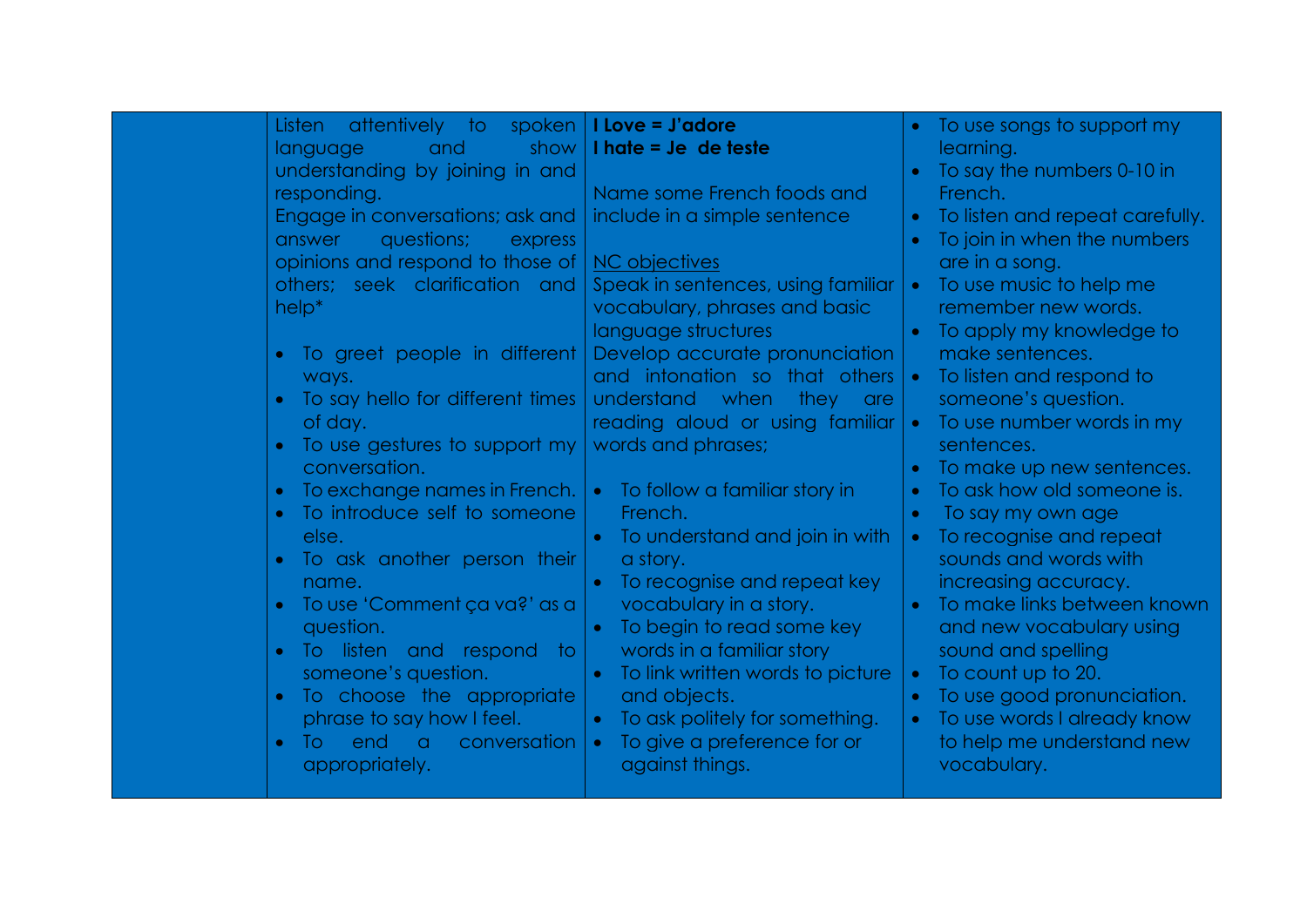|                                                                                                                                                                                                                                                                            | To use a sentence when<br>$\bullet$<br>requesting an item.<br>To choose the correct article<br>$\bullet$<br>when talking about food.<br>To say if I like or dislike a food.<br>$\bullet$<br>To make my preferences<br>stronger.<br>To identify a size adjective.<br>To apply my learning to have<br>$\bullet$<br>short conversations | I can make predictions about<br>vocabulary                                                                                                                                                                                                                     |
|----------------------------------------------------------------------------------------------------------------------------------------------------------------------------------------------------------------------------------------------------------------------------|--------------------------------------------------------------------------------------------------------------------------------------------------------------------------------------------------------------------------------------------------------------------------------------------------------------------------------------|----------------------------------------------------------------------------------------------------------------------------------------------------------------------------------------------------------------------------------------------------------------|
| <b>Target Words</b><br><b>Hello = Bonjour</b><br><b>Goodbye = Au revoir</b><br>Je m'appelle $\ldots$ = My name is $\ldots$<br>Je t'aime = I like<br><b>Bien = Good</b><br><b>Tres Bien = Very Good</b><br>To engage in a familiar song in<br>French showing recognition of | <b>Target Words</b><br>$OUI = Yes$<br>$Non = No$<br>Name some French foods e.g.<br>pain, lait, I;eau, pomme,<br>banane, orange, poire.<br>Merci,=Thank you.<br>S'il vous plait = Please                                                                                                                                              | <b>Target Numbers 1-10</b><br>Un, deux, trois, quatre, cinq, six,<br>sept, huit, neuf, dix<br>To engage with a familiar<br>song/story.<br>To gesture/sign appropriately in<br>response to a familiar song/story.<br>To begin to join in with key words<br>in a |
| familiarity.<br>To gesture/sign appropriately in<br>response to a familiar song.<br>To join in with a familiar song in<br>French showing understanding of<br>some of the key words.<br>To make attempts to repeat<br>(through gesture/sign/<br>symbol/words) the target    | To engage with a familiar<br>song/story.<br>To gesture/sign appropriately in<br>response to a familiar song/story.<br>To begin to join in with key words<br>in a familiar song/story.<br>To match an object to a target<br>food word spoken in French.                                                                               | familiar song/story.<br>To begin to rote count in French.<br>To begin to indicate a numeral<br>when a number is spoken in<br>French.<br>To indicate a numeral when a<br>number is spoken in French. (e.g.<br>bingo)                                            |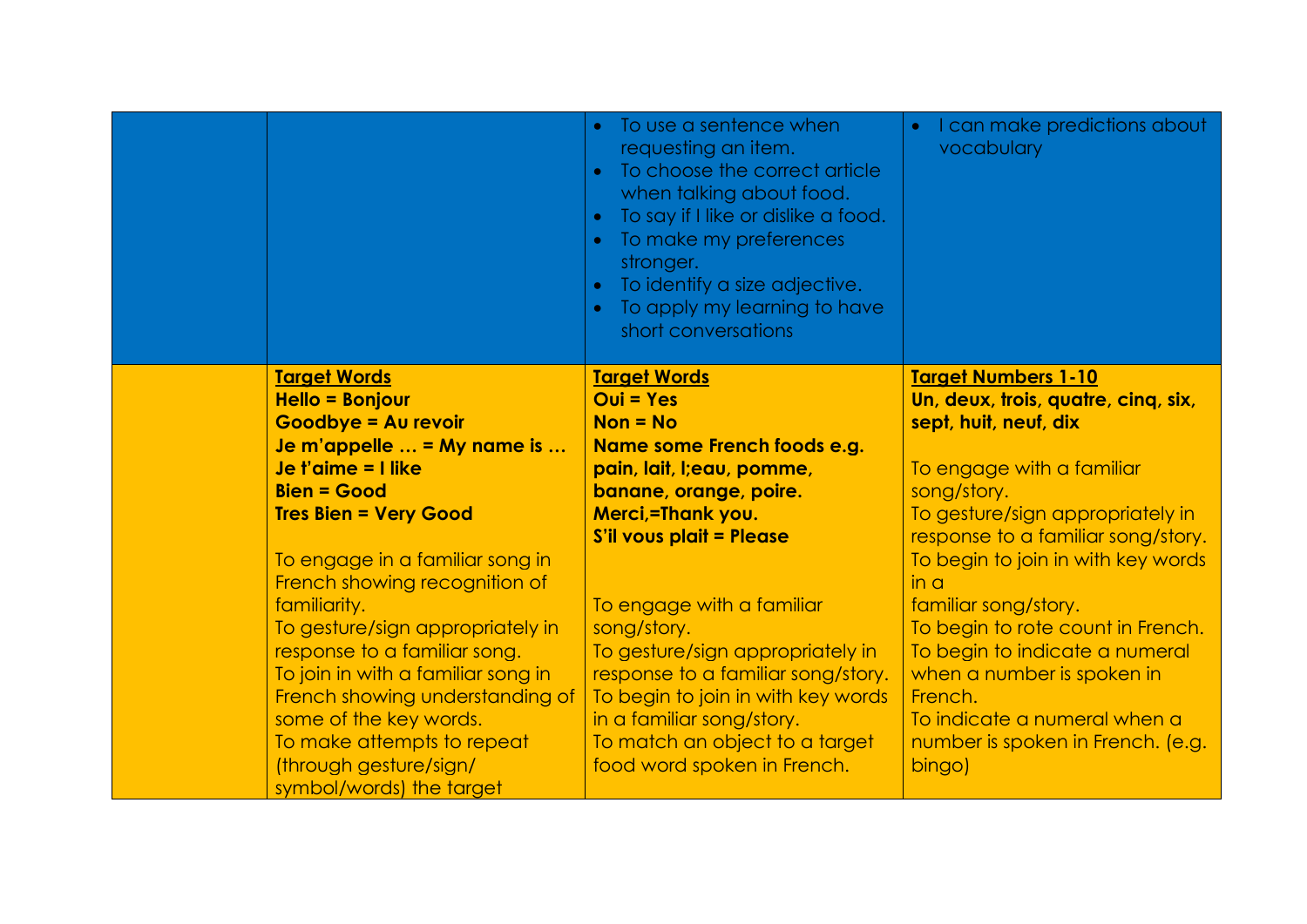| word/words in direct response to   | To match a symbol to a target     | To begin to make a set of         |
|------------------------------------|-----------------------------------|-----------------------------------|
| an adult's model.                  | food word spoken in French.       | objects/pictures in response to a |
| To repeat (through gesture/sign/   | To attempt to repeat single food  | number being spoken in French     |
| symbol/words) the target           | names in direct response to an    | and a gesture (make a set of 5    |
| word/words in response to an       | adult's model.                    | ducks)                            |
| adult's model.                     | To repeat single food names in    | To make a set of objects/pictures |
| To share the target words with     | direct response to an adult's     | in response to a number being     |
| peers (through sign/symbol/        | model.                            | spoken in French (make a          |
| words) during a group session      | To use the single food names      | monster with 4 legs, 2 eyes, 7    |
| e.g. "bonjour (child's name)" or   | with reducing prompts (when       | arms).                            |
| "au revoir (child's name)."        | requesting at tuck time).         | To make the correct number of     |
| To use the target words in         | To spontaneously use the single   | movements as identified by the    |
| response to a simple question      | food name to request the item     | number being spoken in French     |
| e.g. "Tu aimes x or y?" where x is | (at tuck time) e.g. I want        | with a visual action card e.g.    |
| a known like of the child.         | "pomme"                           | "sauter huit fois" (jump eight    |
| To use the target words            | To begin to use positives and     | times).                           |
| appropriately (through             | negatives to indicate             | To count up to and say the        |
| sign/symbol/ words) to other       | preference.                       | numeral for how many              |
| adults e.g. "Bonjour (adult's      | To communicate positives and      | objects/pictures they have.       |
| name)" outside of class.           | negatives in response to a simple | To begin to transfer the target   |
| To respond to a spontaneous use    | question e.g. "tu aimes           | words to contexts out side of a   |
| of the target words when outside   | pomme?" - child may respond       | French lesson. (e.g. "I want deux |
| of a French lesson.                | 'oui' or 'non'.                   | pomme" at tuck time)              |
| To begin to copy write the target  | To begin to use 'merci' and 's'il |                                   |
| words showing an understanding     | vous plait' when requesting or    |                                   |
| that they are writing in French.   | receiving items - e.g. at tuck    |                                   |
| To begin to read the target        | time.                             |                                   |
| words.                             | To begin to read the target       |                                   |
| To read some target words          | words.                            |                                   |
| recognising their meaning.         |                                   |                                   |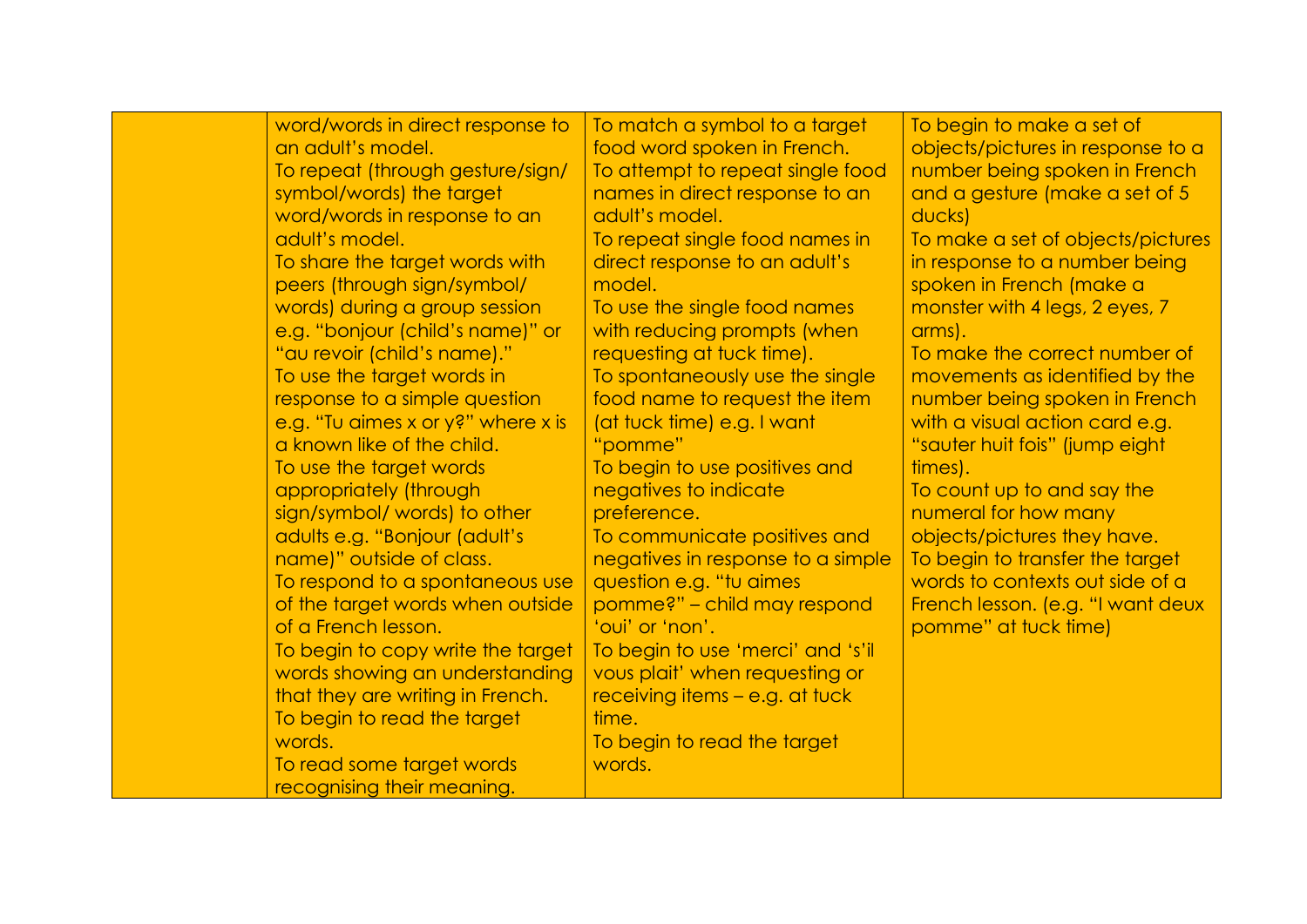|                                                                                                                                                                                                                                  | To read some target words<br>recognising their meaning.                                                                                                                                                                                                                                                                     |                                                                                                                                                                                    |
|----------------------------------------------------------------------------------------------------------------------------------------------------------------------------------------------------------------------------------|-----------------------------------------------------------------------------------------------------------------------------------------------------------------------------------------------------------------------------------------------------------------------------------------------------------------------------|------------------------------------------------------------------------------------------------------------------------------------------------------------------------------------|
| To respond to praise<br>To show awareness of a person,<br>event or object e.g. adult saying<br>good morning/tuck board<br>To response to my name<br>To independently use touch/my<br>body to intentionally control<br>technology | To explore food from various<br>cultures<br>To smell foods/spices from<br>various cultures<br>To taste foods from various<br>cultures<br>To begin to respond to object of<br>reference/strong association<br>To anticipate an event in a<br>familiar routine (e.g. at tuck time,<br>home time, toileting, playtime<br>etc). | To participate in group for a short<br>period of time<br>To make a choice out of 2<br>To respond to a new stimulus<br>To engage with turning pages to<br>develop fine motor skills |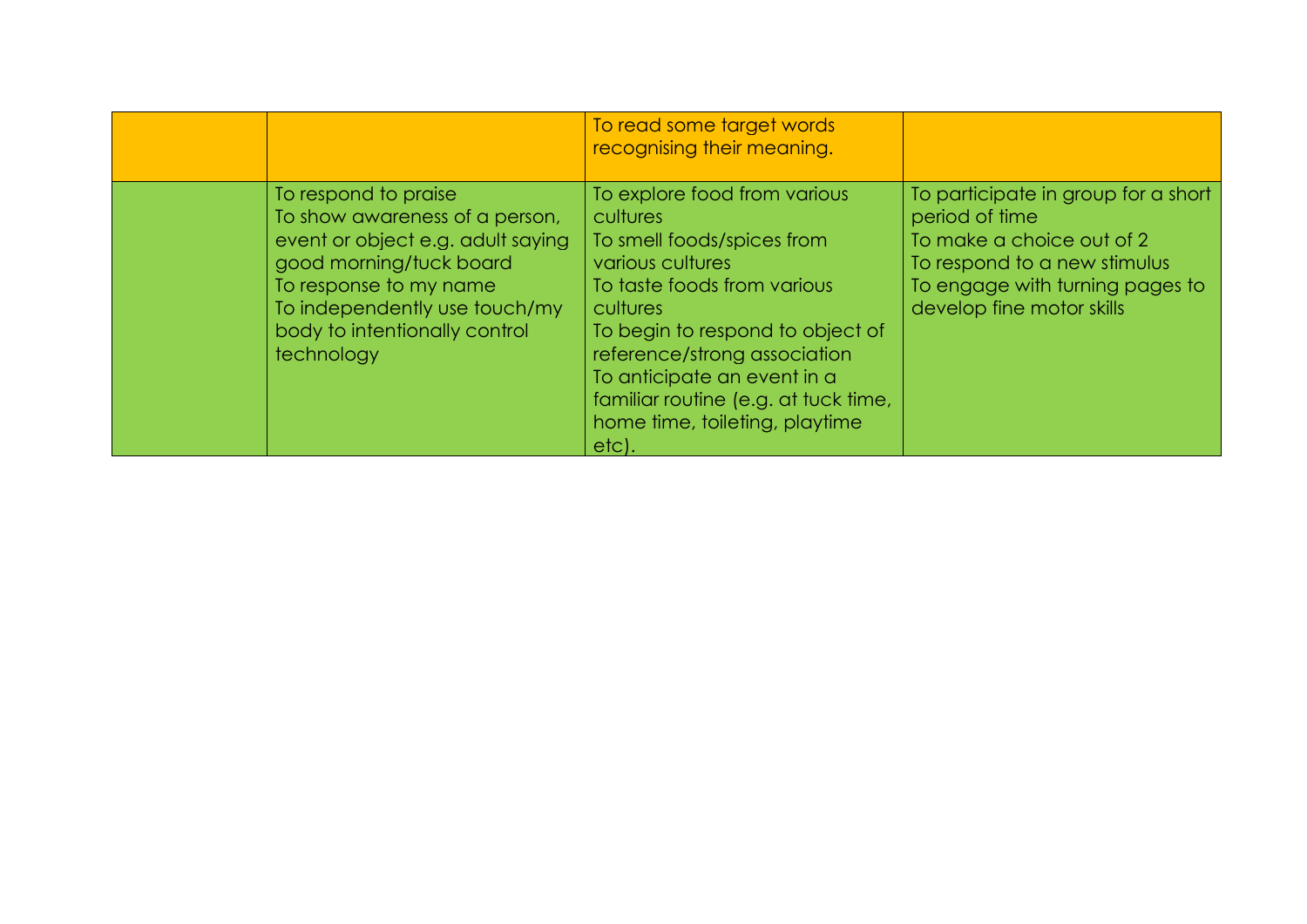|                            | Term 1                                                                                                                                                                                                                                                                                                                                                                                                                                                                                                                                                                                                                                                    | Term 2                                                                                                                                                                                                                                                                                                                                                                                                                                                                                                                                                                                   | Term 3                                                                                                                                                                                                                                                                                                                                                                                                                                                                                                                                                                     |
|----------------------------|-----------------------------------------------------------------------------------------------------------------------------------------------------------------------------------------------------------------------------------------------------------------------------------------------------------------------------------------------------------------------------------------------------------------------------------------------------------------------------------------------------------------------------------------------------------------------------------------------------------------------------------------------------------|------------------------------------------------------------------------------------------------------------------------------------------------------------------------------------------------------------------------------------------------------------------------------------------------------------------------------------------------------------------------------------------------------------------------------------------------------------------------------------------------------------------------------------------------------------------------------------------|----------------------------------------------------------------------------------------------------------------------------------------------------------------------------------------------------------------------------------------------------------------------------------------------------------------------------------------------------------------------------------------------------------------------------------------------------------------------------------------------------------------------------------------------------------------------------|
| Year 4                     | Greetings and Feelings                                                                                                                                                                                                                                                                                                                                                                                                                                                                                                                                                                                                                                    | Animals - vet/pet shop role play                                                                                                                                                                                                                                                                                                                                                                                                                                                                                                                                                         | Colours<br><b>Desi McKee</b><br>Les couleurs d'Elm                                                                                                                                                                                                                                                                                                                                                                                                                                                                                                                         |
| Cultural/Count<br>ry links |                                                                                                                                                                                                                                                                                                                                                                                                                                                                                                                                                                                                                                                           |                                                                                                                                                                                                                                                                                                                                                                                                                                                                                                                                                                                          | Le Tricolour - develop cultural<br>knowledge of the French flag<br>during this topic                                                                                                                                                                                                                                                                                                                                                                                                                                                                                       |
|                            | Target Words (As below and )<br><b>Further develop ideas around</b><br>likes and dislikes and use these<br>in sentences and short<br><b>conversations</b> – the children<br>could find out the French words<br>for their own likes and dislikes, the<br>class could find out the French<br>words for whole class likes and<br>dislikes etc<br><b>Extend feelings to</b><br>Je suis heureux(se) = I'm happy<br>Je suis triste $=$ I'm sad.<br>Je m'ennuie = I'm bored.<br>Je suis fatigué(e) = I'm tired.<br>J'ai faim = I'm hungry.<br>J'ai peur = I'm frightened.<br>Je suis en colère = I'm angry.<br>any others which are relevant<br>to the children. | Target Words (as below and )<br><b>Cochon-d'Inde = Guinea Pig</b><br><b>Tortue = Tortoise</b><br><b>Serpent = Snake</b><br><b>Vache = Cow</b><br><b>Mouton = Sheep</b><br>Porc $=$ pig<br>Poule = $hen$<br>Any other animals which are<br>relevant to the children in class -<br>perhaps they could bring in a<br>picture of their pets and these<br>could be the basis for the theme.<br>Je n'ai pas d'animal = I haven't<br>got a pet<br>As-tu? = Have you got?<br><b>NC</b> objectives<br>Develop accurate pronunciation<br>and intonation so that others<br>understand when they are | Target Words (as below and )<br>$Rose = Pink$<br><b>Violet = Purple</b><br>Noire = $Black$<br><b>Marron = Brown</b><br>$Gris = Grey$<br>Use the colour words to describe<br>colours of animals or food which<br>are already known words (eg<br>pomme rouge)<br><b>Et = and (Ia fortue est vert et)</b><br>marron)<br><b>NC</b> objectives<br>Explore the patterns and sounds<br>of language through songs and<br>rhymes and link the spelling,<br>sound and meaning of words<br>Speak in sentences, using familiar<br>vocabulary, phrases and basic<br>language structures |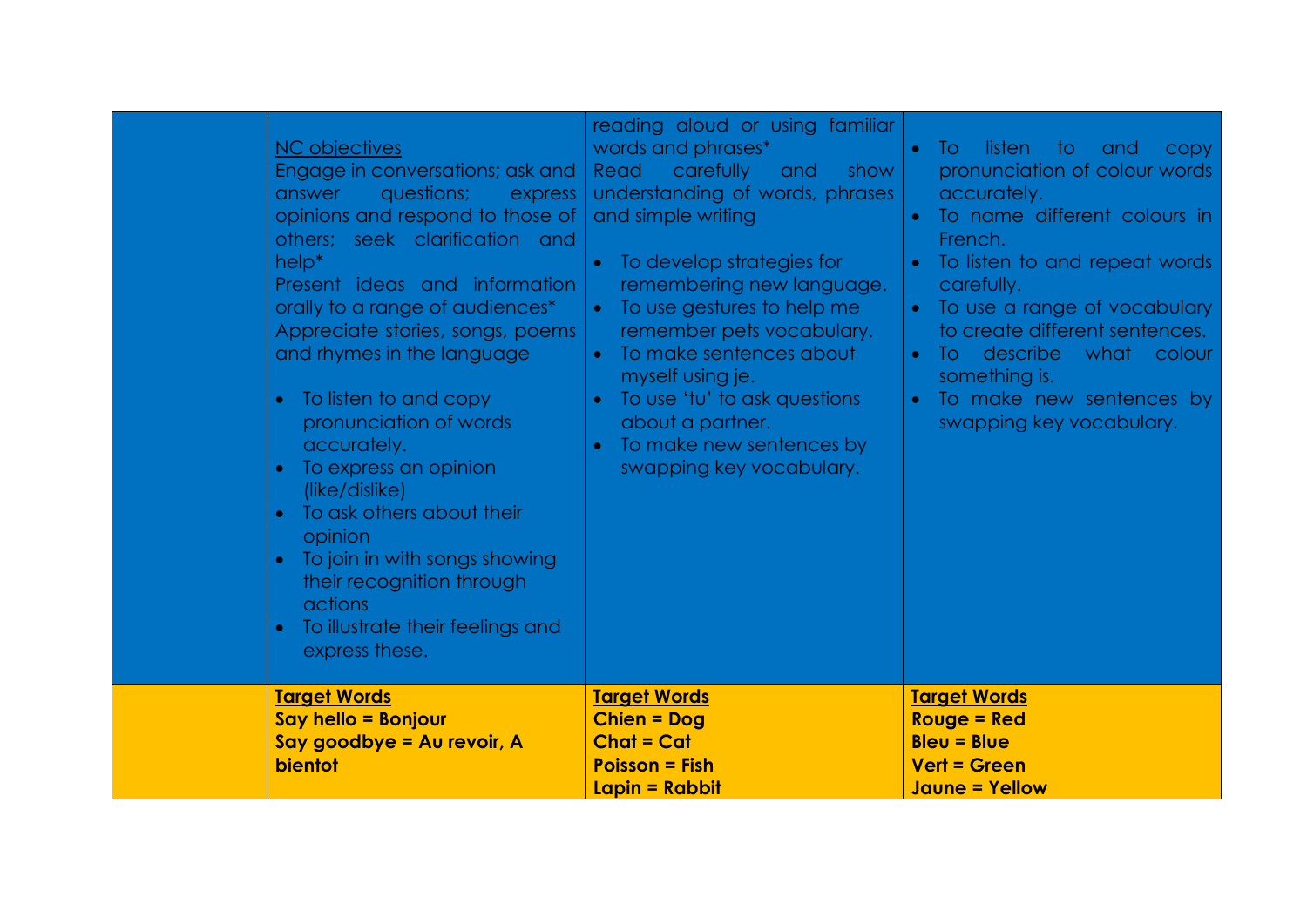| Comment vous appelez-vous? =       | <b>Cheval = Horse</b>            | <b>Orange= Orange</b>               |
|------------------------------------|----------------------------------|-------------------------------------|
| <b>What's your name?</b>           | $J'$ ai = I have                 | <b>Blanc = White</b>                |
| Je m'appelle  = My name is         | (Pets familiar to themselves)    |                                     |
| How are you? = Ca Va?              |                                  | To engage in a familiar song in     |
| Ca va bien Merci = Thank you       | To engage in a familiar song in  | French showing recognition of       |
| <b>Very Much.</b>                  | French showing recognition of    | familiarity - e.g. L'arc en ciel (I |
| Mal = not well                     | familiarity - e.g. Old McDonald  | can sing a rainbow)                 |
| <b>Bien = Good</b>                 | had a farm.                      | To engage with a story in French    |
| <b>Tres Bien = Very Good</b>       | To engage with a story in French | (Elmer)                             |
| <b>Bonne nuit= Good night</b>      | with recognisable familiar       | To gesture/sign appropriately       |
| Je t'aime = I like                 | animals supported by sign and    | showing recognition of the          |
| <b>I Love = J'adore</b>            | symbol. (Tu as un animal? Dear   | colours.                            |
| $I$ hate = Je de teste             | ZOO                              | To match an object to a target      |
|                                    | To gesture/sign appropriately    | colour word spoken in French.       |
| To engage in a familiar song in    | showing recognition of the       | To match a symbol to a target       |
| French showing recognition of      | animals.                         | colour word spoken in French.       |
| familiarity.                       | To match an object to a target   | To make attempts to repeat          |
| To gesture/sign appropriately in   | animal word spoken in French.    | (through gesture/sign/              |
| response to a familiar song.       | To match a symbol to a target    | symbol/words) the target words      |
| To join in with a familiar song in | animal word spoken in French.    | in direct response to an adults     |
| French showing understanding of    | To make attempts to repeat       | model.                              |
| some of the key words.             | (through gesture/sign/           | To use the target words             |
| To make attempts to repeat         | symbol/words) the target words   | (sign/symbol/word) in response      |
| (through gesture/sign/             | in direct response to an adults  | to a simple question e.g. "Quel     |
| symbol/words) the target           | model                            | colour?" whilst showing a target    |
| word/words in direct response to   | To use the target words          | colour                              |
| an adult's model.                  | (sign/symbol/word) in response   | To begin to use longer phrases in   |
| To repeat (through gesture/sign/   | to a simple question e.g. "Quel  | response to a question e.g.         |
| symbol/words) the target           | animal?" whilst showing a target | "Quel colour?" "C'est rouge".       |
|                                    | animal or making an animal       |                                     |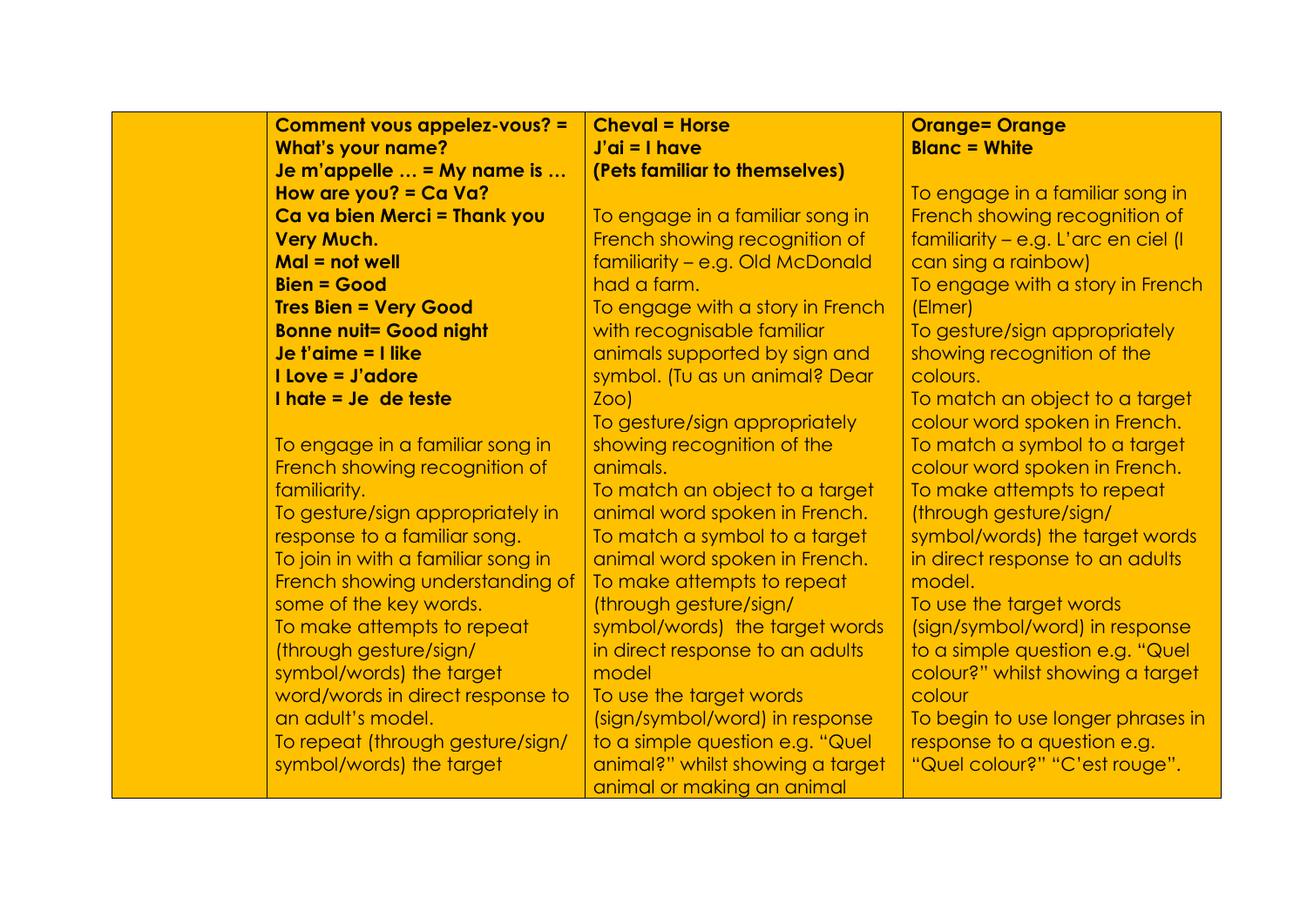| word/words in response to an<br>adult's model.<br>To share the target words with<br>peers (through sign/symbol/<br>words) during a group session<br>e.g. "bonjour (child's name)" or<br>"au revoir (child's name)."<br>To use the target words in<br>response to a simple question<br>e.g. "Tu aimes x or y?" where x is<br>a known like of the child.<br>To begin to use longer phrases in<br>response to a question e.g. "Ca<br>Va?" "Ca va bien Merci."<br>To use the target words<br>appropriately (through<br>sign/symbol/ words) to other<br>adults e.g. "Bonjour (adult's<br>name)" outside of class.<br>To listen, attend to and follow<br>familiar interactions in the target<br>language.<br>To respond to a spontaneous use | sound – single word response<br>"chien"<br>To begin to use longer phrases in<br>response to a question e.g.<br>"Quel animal?" "C'est un chien".<br>To listen, attend to and follow<br>familiar interactions in the target<br>language.<br>To respond to a spontaneous use<br>of the target words when outside<br>of a French lesson.<br>To begin to copy write the target<br>words showing an understanding<br>that they are writing in French.<br>To begin to read the target<br>words.<br>To read some target words<br>recognising their meaning. | To listen, attend to and follow<br>familiar interactions in the target<br>language.<br>To respond to a spontaneous use<br>of the target words when outside<br>of a French lesson.<br>To begin to copy write the target<br>words showing an understanding<br>that they are writing in French.<br>To begin to read the target<br>words.<br>To read some target words<br>recognising their meaning. |
|----------------------------------------------------------------------------------------------------------------------------------------------------------------------------------------------------------------------------------------------------------------------------------------------------------------------------------------------------------------------------------------------------------------------------------------------------------------------------------------------------------------------------------------------------------------------------------------------------------------------------------------------------------------------------------------------------------------------------------------|-----------------------------------------------------------------------------------------------------------------------------------------------------------------------------------------------------------------------------------------------------------------------------------------------------------------------------------------------------------------------------------------------------------------------------------------------------------------------------------------------------------------------------------------------------|--------------------------------------------------------------------------------------------------------------------------------------------------------------------------------------------------------------------------------------------------------------------------------------------------------------------------------------------------------------------------------------------------|
| of the target words when outside<br>of a French lesson.<br>To begin to copy write the target<br>words showing an understanding<br>that they are writing in French.<br>To begin to read the target<br>words.                                                                                                                                                                                                                                                                                                                                                                                                                                                                                                                            |                                                                                                                                                                                                                                                                                                                                                                                                                                                                                                                                                     |                                                                                                                                                                                                                                                                                                                                                                                                  |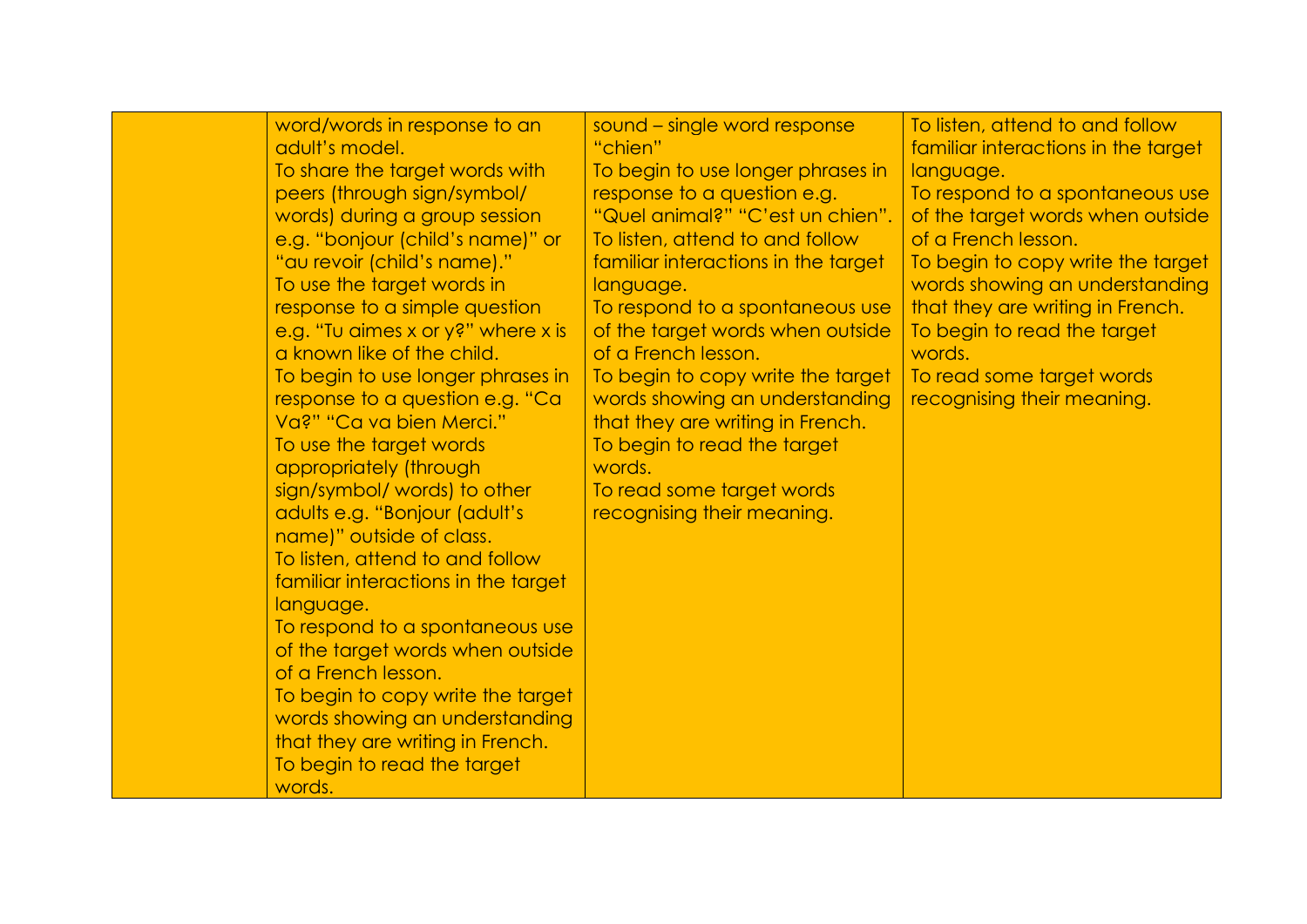| To read some target words<br>recognising their meaning.                                                                                                                                    |                                                                                                                                                         |                                                                                                                                                                                                                                         |
|--------------------------------------------------------------------------------------------------------------------------------------------------------------------------------------------|---------------------------------------------------------------------------------------------------------------------------------------------------------|-----------------------------------------------------------------------------------------------------------------------------------------------------------------------------------------------------------------------------------------|
| To participate in group for a short<br>period of time<br>To show preference for up to 2<br>learning activities or objects<br>To celebrate personal<br>achievements<br>To respond to praise | To watch objects being hidden<br>and attempt to find them<br>To show excitement in a new<br>learning activity<br>To begin to engage in parallel<br>play | To respond to stimulus or<br>changes e.g. noises/lights on or<br>off/ music starts or stops.<br>To show curiosity with colour in a<br>range of experiences<br>To repeat an action and modify<br>an actions to create a desire<br>effect |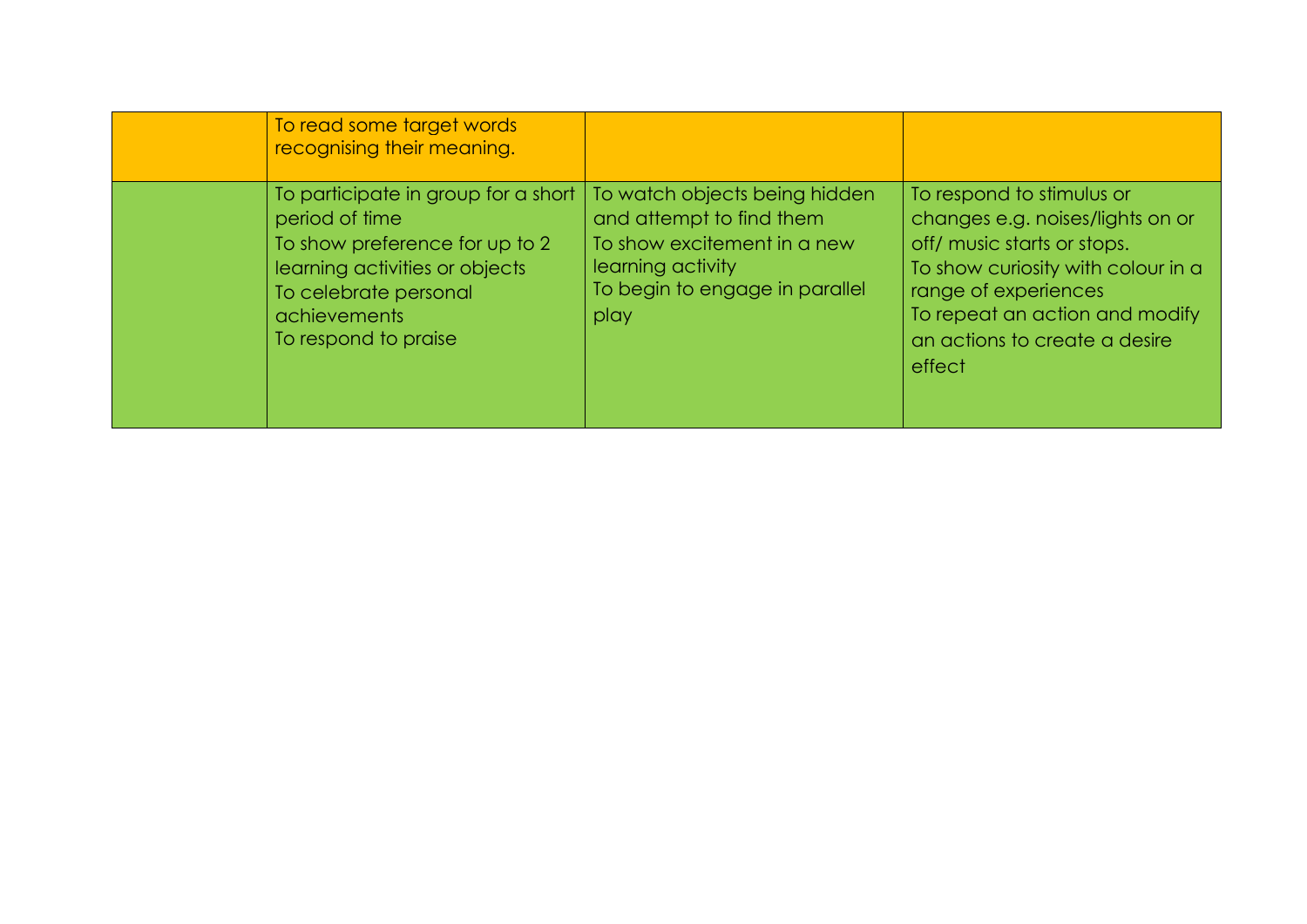|                            | Term 1                                                                                                                                                                                                                                                                                                                                                                                                                                                       | Term 2                                                                                                                                                                                                                                                                                                                                                                                                                                                                                                            | Term 3                                                                                                                                                                                                                                                                                                                                                                                                                                                            |
|----------------------------|--------------------------------------------------------------------------------------------------------------------------------------------------------------------------------------------------------------------------------------------------------------------------------------------------------------------------------------------------------------------------------------------------------------------------------------------------------------|-------------------------------------------------------------------------------------------------------------------------------------------------------------------------------------------------------------------------------------------------------------------------------------------------------------------------------------------------------------------------------------------------------------------------------------------------------------------------------------------------------------------|-------------------------------------------------------------------------------------------------------------------------------------------------------------------------------------------------------------------------------------------------------------------------------------------------------------------------------------------------------------------------------------------------------------------------------------------------------------------|
| Year 5                     | Family                                                                                                                                                                                                                                                                                                                                                                                                                                                       | My Town and school<br>PARIS                                                                                                                                                                                                                                                                                                                                                                                                                                                                                       | Days of the Week/ Months of the<br>year<br>This could include birthdays<br>$\lambda$ $\geq$ $\lambda$<br>Une journée                                                                                                                                                                                                                                                                                                                                              |
| Cultural/Count<br>ry links |                                                                                                                                                                                                                                                                                                                                                                                                                                                              | Paris/France                                                                                                                                                                                                                                                                                                                                                                                                                                                                                                      | Bastille Day (14th July)                                                                                                                                                                                                                                                                                                                                                                                                                                          |
|                            | Target Words (as below and )<br>Grand-mère = Grandma<br><b>Grand-père = Grandad</b><br>Tante = Aunt<br><b>Oncle = Uncle</b><br>Ma famille $=$ My family<br>$Ma/Mon = My$<br><b>NC</b> objectives<br>Listen attentively to<br>spoken<br>show<br>and<br>language<br>understanding by joining in and<br>responding<br>Describe people, places, things<br>and actions present ideas and<br>information orally to a range of<br>audiences* orally* and in writing | Target Words (as below and )<br><b>Ecoutez = Listen</b><br><b>Table = Table</b><br><b>Chaise = Chair</b><br><b>Crayon = Pencil</b><br>$Stylo = Pen$<br>Felt tip pen = stylo feutre<br>Où habites-tu? = Where do you<br>live?<br>Could be extended to include<br>shops in the local town<br>NC objectives<br>engage in conversations; ask<br>and answer questions; express<br>opinions and respond to those of<br>others; seek clarification and<br>help<br>develop<br>accurate<br>pronunciation and intonation so | Target Words (as below and )<br><b>Janvier = January</b><br><b>Février = February</b><br>$Mars = March$<br><b>Avril = April</b><br>$Mai = May$<br>$Juin = June$<br>Juillet = July<br>Août = August<br>Septembre = September<br><b>Octobre = October</b><br>Novembre = November<br>Décembre = December<br>NC objectives<br>Broaden their vocabulary and<br>their<br>develop<br>ability<br>to.<br>understand new words that are<br>introduced into familiar written |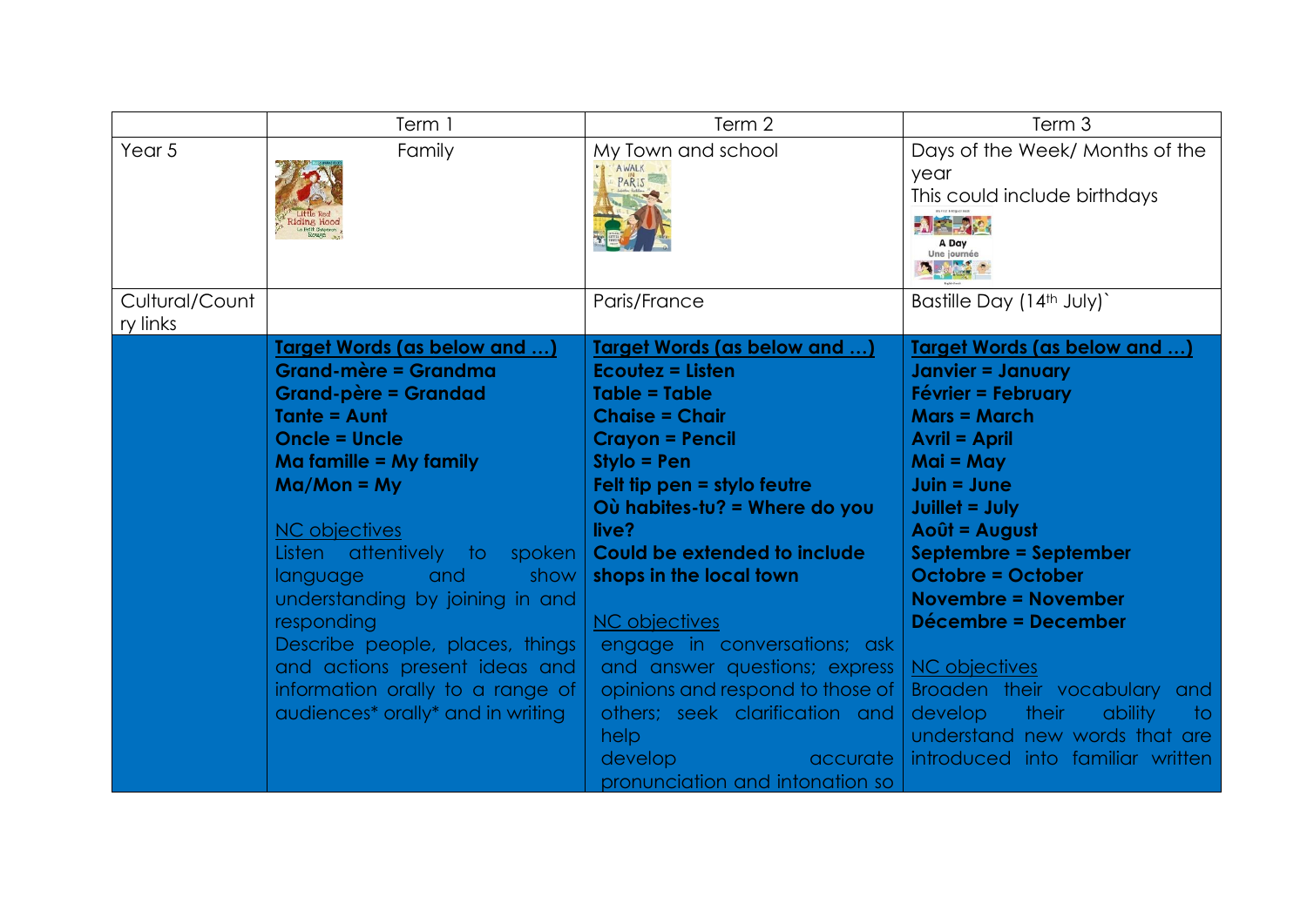| <b>Target Words</b><br>$m\grave{e}$ re = Mum     | sentences                                                                                                                                                                                                            | demonstrate<br>To<br>my<br>understanding of instructions<br>in French.<br>To follow instructions when I<br>$\bullet$<br>hear them.<br>To say the names of objects<br>$\bullet$<br>around the classroom.<br>follow instructions<br>to to<br>To:<br>identify classroom objects.<br>To ask my partner a question.<br>To listen carefully<br>and<br>pronounce unfamiliar words<br>with increasing accuracy.<br>To listen to and repeat names<br>of some French towns and<br>cities.<br>To ask and answer questions<br>$\bullet$<br>to find out where someone<br>lives.<br><b>Target Words</b><br>J'habite = I live | vocabulary.<br>To understand, say and order<br>$\bullet$<br>the days of the week.<br>To listen, and respond to a set<br>$\bullet$<br>of vocabulary.<br>To begin to read a set of<br>$\bullet$<br>vocabulary<br>To read a set of vocabulary<br>$\bullet$<br>To say the months of the year.<br>To read the months of the<br>$\bullet$<br>year.<br>To show my understanding by<br>$\bullet$<br>ordering the months correctly<br><b>Target Words</b><br><b>Lundi = Monday</b> |
|--------------------------------------------------|----------------------------------------------------------------------------------------------------------------------------------------------------------------------------------------------------------------------|----------------------------------------------------------------------------------------------------------------------------------------------------------------------------------------------------------------------------------------------------------------------------------------------------------------------------------------------------------------------------------------------------------------------------------------------------------------------------------------------------------------------------------------------------------------------------------------------------------------|---------------------------------------------------------------------------------------------------------------------------------------------------------------------------------------------------------------------------------------------------------------------------------------------------------------------------------------------------------------------------------------------------------------------------------------------------------------------------|
| $\bullet$<br>$\bullet$<br>$\bullet$<br>$\bullet$ | To present a picture of family<br>members using possessive<br>adjectives.<br>To identify family members.<br>To say 'My'<br>To describe my family<br>members using previous<br>knowledge<br>To join ideas into simple | that others understand when<br>they are reading aloud or using<br>familiar words and phrases<br>speak in sentences, using familiar<br>vocabulary, phrases and basic<br>language structures<br>To listen and respond to<br>instructions.                                                                                                                                                                                                                                                                                                                                                                        | material, including through using<br>a dictionary<br>carefully<br>Read<br>and<br>show<br>understanding of words, phrases<br>and simple writing<br>To recognise, say and respond<br>to a set of vocabulary.<br>To listen carefully to a set of                                                                                                                                                                                                                             |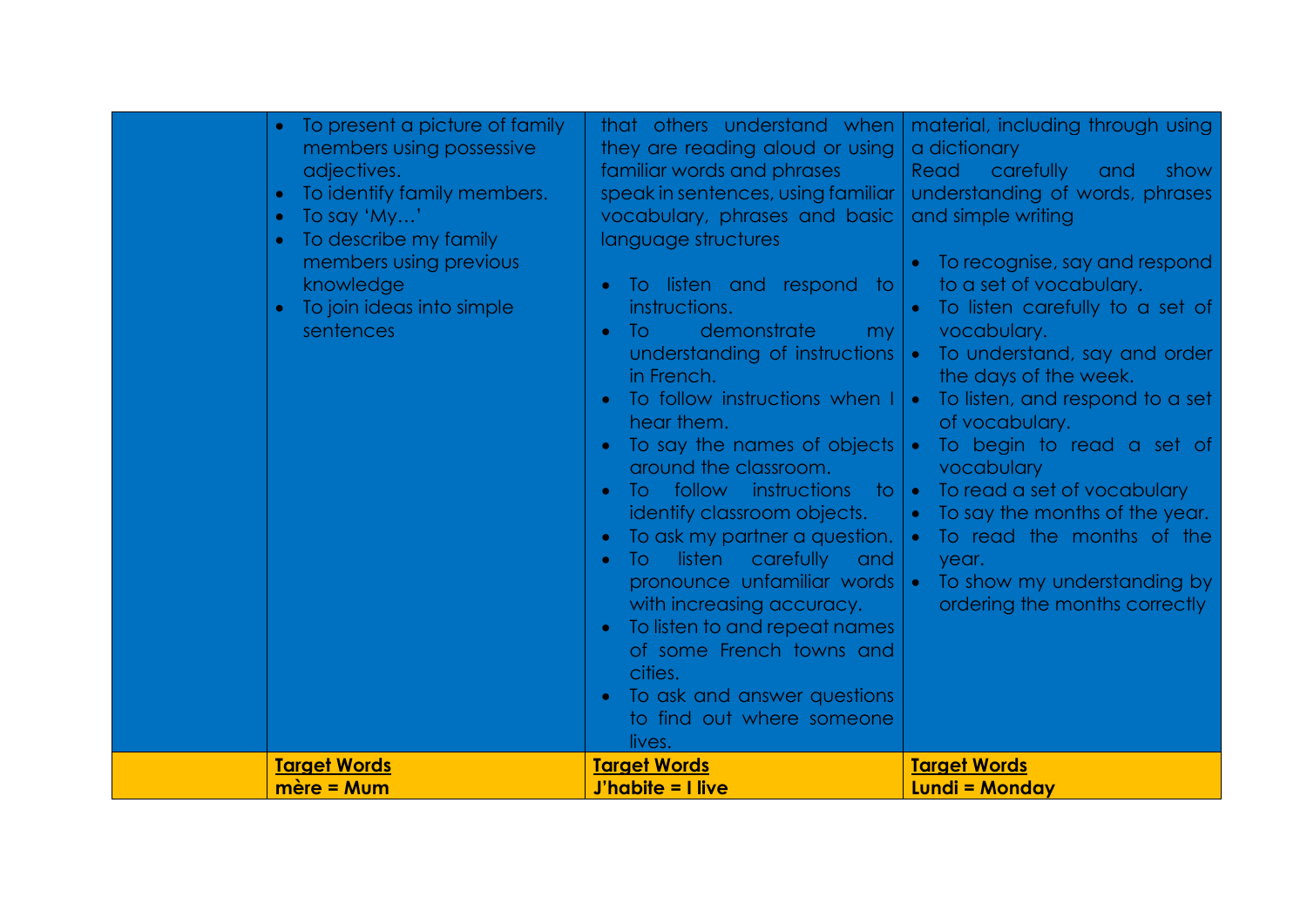| père = Dad                         | $Ma$ maison = My house              | <b>Mardi = Tuesday</b>            |
|------------------------------------|-------------------------------------|-----------------------------------|
| $frère = Brother$                  | <b>Fenêtre = Window</b>             | <b>Mercredi = Wednesday</b>       |
| soeur = Sister                     | Porte = Door                        | Jeudi = Thursday                  |
| bébé = baby                        | $École = School$                    | <b>Vendredi = Friday</b>          |
| $main = house$                     | <b>Asseyez-vous = Sit down</b>      | Samedi = Saturday                 |
| voiture $=$ car                    | <b>Professeur = teacher (Madame</b> | <b>Dimanche = Sunday</b>          |
| autobus = bus                      | xxx/ Monsieur xxx)                  | aujourd'hui = today               |
|                                    | <b>France and Paris</b>             | Joyeux anniversaire = happy       |
| To engage in a familiar            | <b>Angleterre = England</b>         | birthday                          |
| song/story in French showing       |                                     | aujourd'hui = today               |
| recognition of familiarity.        | To indicate the object in           |                                   |
| To gesture/sign appropriately in   | response to a word spoken in the    | To engage in a familiar song in   |
| response to a familiar song/story. | target language.                    | French showing recognition of     |
| To match a symbol to a picture     | To indicate a picture in response   | familiarity.                      |
| linked to word spoken in French.   | to a word spoken in the target      | To gesture/sign appropriately in  |
| To indicate a picture in response  | language.                           | response to a familiar song.      |
| to a word spoken in the target     | To make attempts to repeat          | To indicate the object in         |
| language.                          | (through gesture/sign/              | response to a word spoken in the  |
| To make attempts to repeat         | symbol/words) the target            | target language.                  |
| (through gesture/sign/             | word/words in direct response to    | To indicate a picture in response |
| symbol/words) the target           | an adult's model.                   | to a word spoken in the target    |
| word/words in direct response to   | To repeat (through gesture/sign/    | language.                         |
| an adult's model.                  | symbol/words) the target            | To make attempts to repeat        |
| To repeat (through gesture/sign/   | word/words in response to an        | (through gesture/sign/            |
| symbol/words) the target           | adult's model.                      | symbol/words) the target          |
| word/words in response to an       | To begin to respond to simple       | word/words in direct response to  |
| adult's model.                     | familiar instructions given in the  | an adult's model.                 |
| To share the target words with     | target language in context          | To repeat (through gesture/sign/  |
| peers (through sign/symbol/        |                                     | symbol/words) the target          |
| words).                            |                                     |                                   |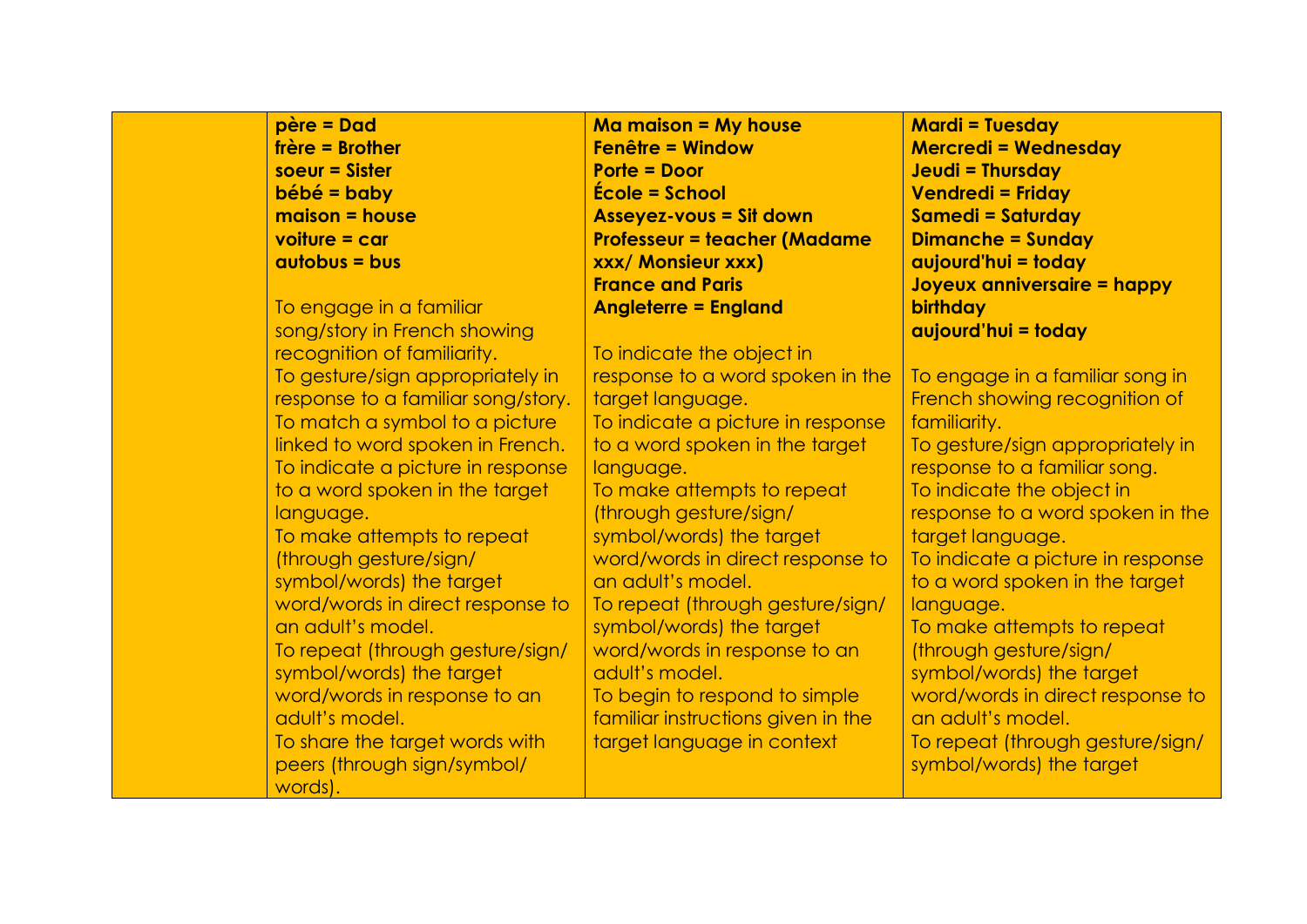| To use the target words in<br>response to a simple question<br>e.g. "ta mère ou ton père?"<br>when shown a picture of their<br>mum/dad.<br>To begin to use longer phrases in<br>response to a question e.g. "quel<br>est le nom de ton frère?" "Mon<br>frère s'appelle marc."<br>To listen, attend to and follow<br>familiar interactions in the target<br>language.<br>To respond to a spontaneous use<br>of the target words when outside<br>of a French lesson.<br>To begin to copy write the target<br>words showing an understanding<br>that they are writing in French.<br>To begin to read the target<br>words.<br>To read some target words<br>recognising their meaning. | To share the target words with<br>peers (through sign/symbol/<br>words).<br>To use the target words in<br>response to a simple question<br>e.g. "Est-ce ta maison?" when<br>shown a picture of their house.<br>To begin to use longer phrases in<br>response to a question e.g. "Où<br>habitez-vous?" "J'habite a<br>Bolton."<br>To listen, attend to and follow<br>familiar interactions in the target<br>language.<br>To respond to a spontaneous use<br>of the target words when outside<br>of a French lesson.<br>To begin to copy write the target<br>words showing an understanding<br>that they are writing in French.<br>To begin to read the target<br>words.<br>To read some target words<br>recognising their meaning. | word/words in response to an<br>adult's model.<br>To share the target words with<br>peers (through sign/symbol/<br>words).<br>To use the target words in<br>response to a simple question<br>e.g. "Quel jour est-il?" (what day<br>is it) during morning group (single<br>word response)<br>To begin to use longer phrases in<br>response to a question e.g.<br>"Quel jour est-il?" "Il est lundi."<br>To respond to a spontaneous use<br>of the target words when outside<br>of a French lesson.<br>To begin to copy write the target<br>words showing an understanding<br>that they are writing in French.<br>To begin to read the target<br>words.<br>To read some target words<br>recognising their meaning. |
|-----------------------------------------------------------------------------------------------------------------------------------------------------------------------------------------------------------------------------------------------------------------------------------------------------------------------------------------------------------------------------------------------------------------------------------------------------------------------------------------------------------------------------------------------------------------------------------------------------------------------------------------------------------------------------------|-----------------------------------------------------------------------------------------------------------------------------------------------------------------------------------------------------------------------------------------------------------------------------------------------------------------------------------------------------------------------------------------------------------------------------------------------------------------------------------------------------------------------------------------------------------------------------------------------------------------------------------------------------------------------------------------------------------------------------------|------------------------------------------------------------------------------------------------------------------------------------------------------------------------------------------------------------------------------------------------------------------------------------------------------------------------------------------------------------------------------------------------------------------------------------------------------------------------------------------------------------------------------------------------------------------------------------------------------------------------------------------------------------------------------------------------------------------|
| To show anticipation with familiar<br>people and events<br>To begin to initiate interaction<br>with peers and adults                                                                                                                                                                                                                                                                                                                                                                                                                                                                                                                                                              | To show my preferences e.g.<br>accepting or pushing away<br>adult or object                                                                                                                                                                                                                                                                                                                                                                                                                                                                                                                                                                                                                                                       | To observe birthday celebrations<br>To observe celebration<br>assemblies<br>To express my own feelings in<br>relation to cultural experiences                                                                                                                                                                                                                                                                                                                                                                                                                                                                                                                                                                    |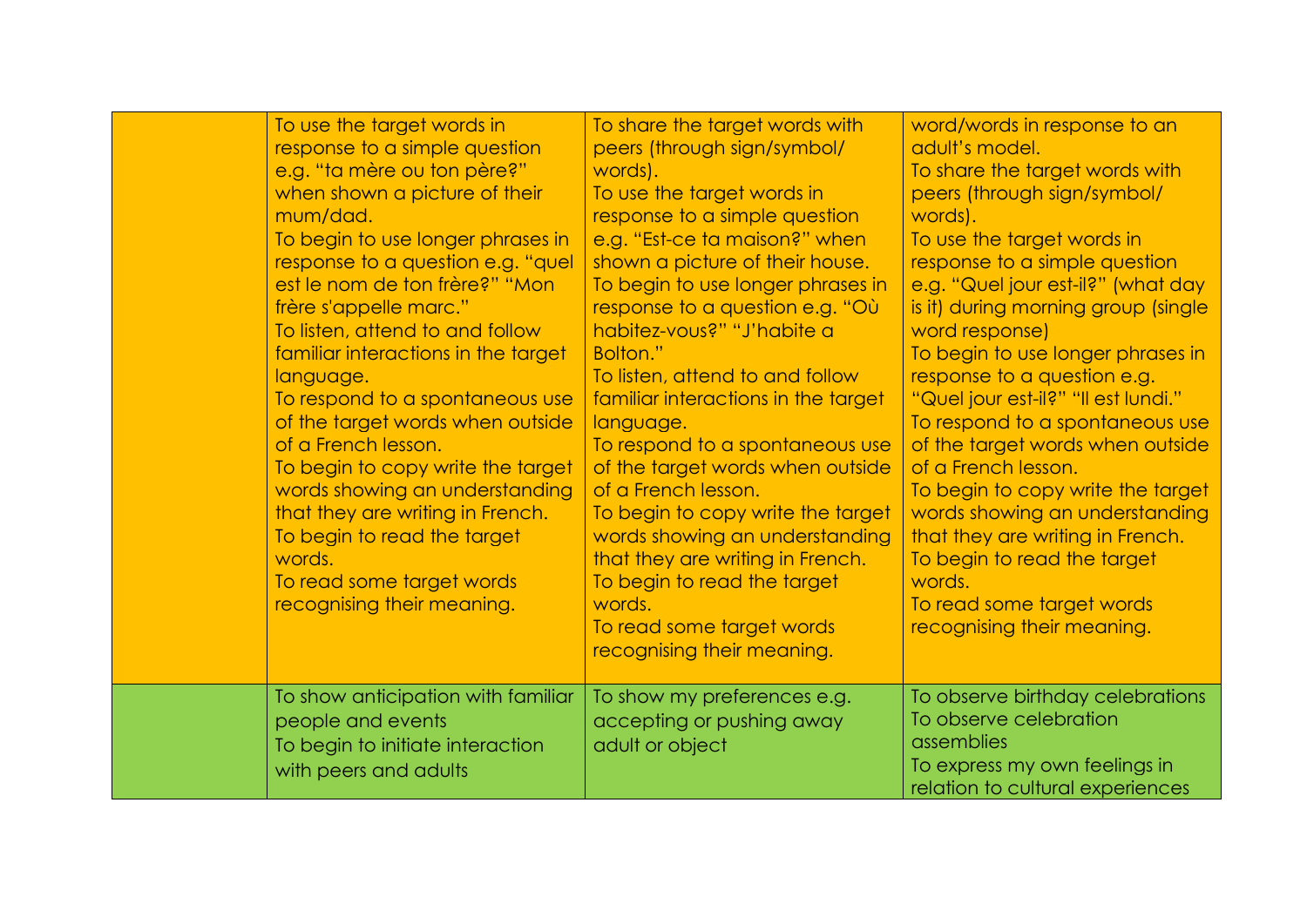| To begin to understand that<br>some things are theirs, some<br>things are shared and some<br>things belong to other people | To begin to be aware of<br>themselves and what they look<br>like<br>To be able to find familiar<br>objects in their correct places. | To show understanding that an<br>event will happen when shown a<br>familiar object- more than 4<br>objects |
|----------------------------------------------------------------------------------------------------------------------------|-------------------------------------------------------------------------------------------------------------------------------------|------------------------------------------------------------------------------------------------------------|
|----------------------------------------------------------------------------------------------------------------------------|-------------------------------------------------------------------------------------------------------------------------------------|------------------------------------------------------------------------------------------------------------|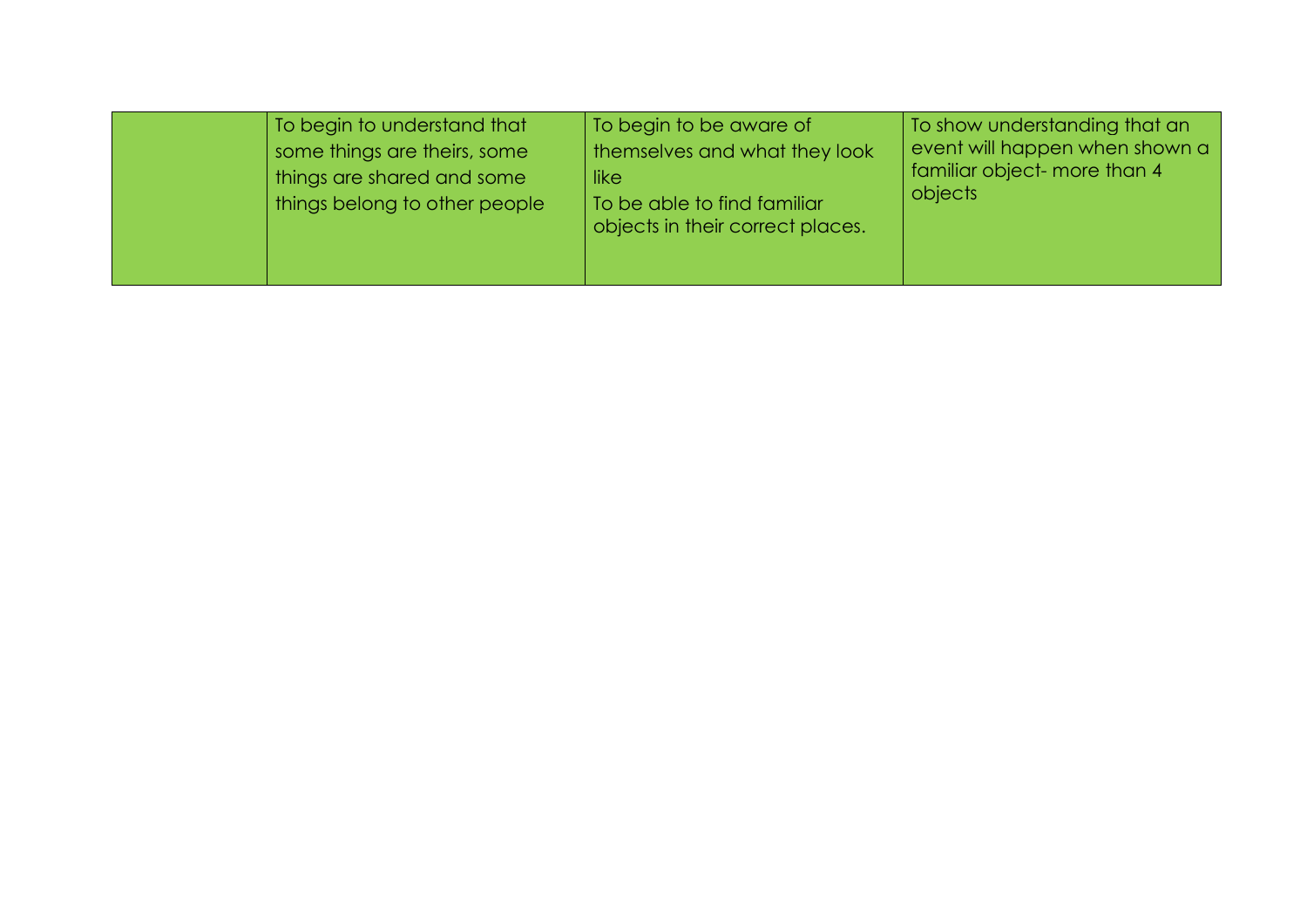|                            | Term 1                                                                                                                                                                                                                                                                                                                                                                                                                                                                                 | Term 2                                                                                                                                                                                                                                                                                                                                                                                                                                                                                                                   | Term 3                                                                                                                                                                                                                                                                                                                                                                                                   |
|----------------------------|----------------------------------------------------------------------------------------------------------------------------------------------------------------------------------------------------------------------------------------------------------------------------------------------------------------------------------------------------------------------------------------------------------------------------------------------------------------------------------------|--------------------------------------------------------------------------------------------------------------------------------------------------------------------------------------------------------------------------------------------------------------------------------------------------------------------------------------------------------------------------------------------------------------------------------------------------------------------------------------------------------------------------|----------------------------------------------------------------------------------------------------------------------------------------------------------------------------------------------------------------------------------------------------------------------------------------------------------------------------------------------------------------------------------------------------------|
| Year 6                     | <b>Body Parts and clothes</b><br><b>Heads Shoulders knees and Toes</b><br>FREULOUS AND                                                                                                                                                                                                                                                                                                                                                                                                 | <b>Travel and Transport</b>                                                                                                                                                                                                                                                                                                                                                                                                                                                                                              | Days of the Week/ Months of the<br>year                                                                                                                                                                                                                                                                                                                                                                  |
| Cultural/Count<br>ry links | Beret, traditional clothing                                                                                                                                                                                                                                                                                                                                                                                                                                                            | Disneyland Paris<br>French Music                                                                                                                                                                                                                                                                                                                                                                                                                                                                                         | Bastille Day (14th July)                                                                                                                                                                                                                                                                                                                                                                                 |
|                            | Target Words (as below and )<br>$visage = face$<br>$d$ oigts = fingers<br>bouche = mouth<br>$nez = nose$<br>pantalon = trousers<br>$jupe = skirt$<br>$chavssures = shoes$<br>chaussettes = socks<br>pull scolaire = school jumper<br>$tee$ -shirt = $t$ -shirt<br>$m$ anteaux = coat<br><b>NC</b> objectives<br>To listen attentively to spoken   NC objectives<br>and<br>show $\vert$<br>language<br>understanding by joining in and<br>responding<br>questions;<br>answer<br>express | Target Words (as below and )<br><b>Avion = aeroplane</b><br><b>Bateau = boat</b><br><b>Camion = lorry</b><br><b>Gare = railway station</b><br>arrêt de bus = bus stop<br>$nord = north$<br>$sud = south$<br>$est = east$<br>$oust = west$<br>$gauge = left$<br>$d$ roit = right<br>allez = come on<br>Broaden their vocabulary and   NC objectives<br>ability<br>develop<br>their<br>$\overline{\phantom{a}}$ to<br>understand new words that are<br>Engage in conversations; ask and   introduced into familiar written | Target Words (as below and )<br>printemps = spring<br>$ét = summer$<br>l'automne = autumn<br>hiver $=$ winter<br><b>Vacances = holiday</b><br>Noël = Christmas<br>joyeux anniversaire = happy<br>birthday<br>vacances d'été = summer<br>holiday<br>plage = beach<br>$mer = sea$<br>$parc = park$<br>Develop accurate pronunciation<br>and intonation so that others<br>understand<br>when<br>they<br>are |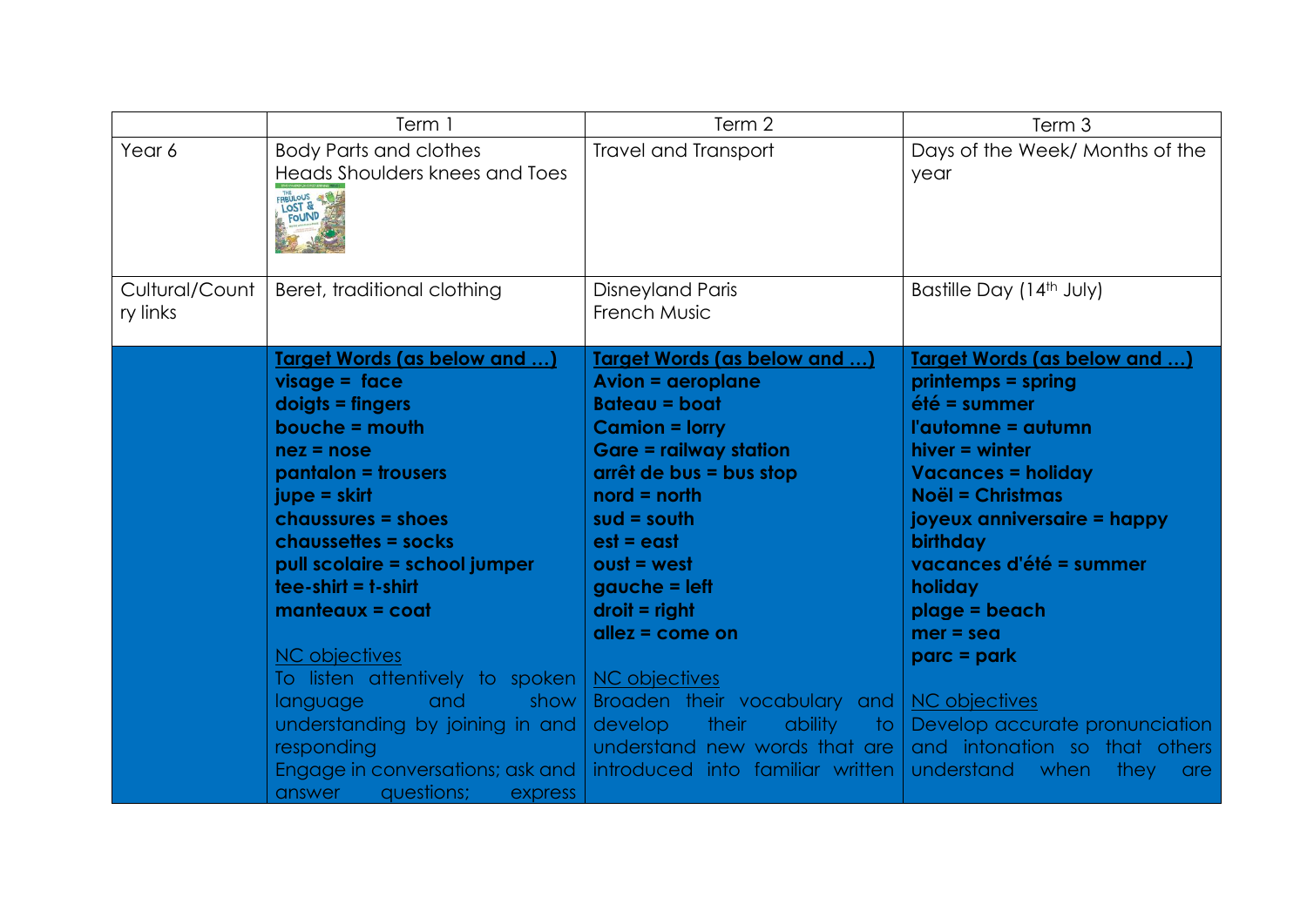| opinions and respond to those of<br>others; seek clarification and<br>help*<br>Speak in sentences, using familiar<br>vocabulary, phrases and basic<br>language structures<br>Describe people, places, things<br>and actions orally* and in writing<br>To read, listen and respond to<br>$\bullet$<br>vocabulary.<br>demonstrate<br>To:<br>my<br>$\bullet$<br>understanding with actions.<br>To listen to and read the<br>names of different body parts.<br>To repeat words carefully.<br>To sing 'Heads, Shoulders,<br>$\bullet$<br>Knees and Toes' in French.<br>To point to the correct part for<br>$\bullet$<br>each word<br>To ask and answer what is<br>'there'.<br>To name clothes in French.<br>To use simple conjunctions to<br>$\bullet$<br>link vocabulary for clothes<br>and accessories.<br>To have a simple<br>$\bullet$<br>conversation about clothes. | material, including through using<br>a dictionary<br>Write phrases from memory, and<br>adapt these to create new<br>sentences, to express<br>ideas l<br>clearly<br>I can tell other people about<br>$\bullet$<br>types of transport.<br>I can name different ways of<br>$\bullet$<br>travelling.<br>I can identify types of<br>$\bullet$<br>transport using words and<br>gestures.<br>To give and respond to simple<br>$\bullet$<br>direction instructions<br>To use my knowledge of<br>$\bullet$<br>actions and directions to give<br>instructions.<br>To say a sequence of<br>$\bullet$<br>movements.<br>To follow instructions about<br>$\bullet$<br>direction and actions.<br>To combine familiar language<br>$\bullet$<br>to create a new set of<br>sentences. | reading aloud or using familiar<br>words and phrases<br>Present ideas and information<br>orally to a range of audiences*<br>Read<br>carefully and<br>show<br>understanding of words, phrases<br>and simple writing<br>To answer questions orally,<br>$\bullet$ .<br>using a modelled sentence.<br>To answer questions by writing<br>a sentence in French.<br>• To accurately pronounce<br>words.<br>To expand sentences using<br>conjunctions<br>To use previous knowledge to<br>form sentences<br>To recognise familiar written<br>words<br>To write simple sentences<br>using correct spelling<br>patterns, |
|----------------------------------------------------------------------------------------------------------------------------------------------------------------------------------------------------------------------------------------------------------------------------------------------------------------------------------------------------------------------------------------------------------------------------------------------------------------------------------------------------------------------------------------------------------------------------------------------------------------------------------------------------------------------------------------------------------------------------------------------------------------------------------------------------------------------------------------------------------------------|---------------------------------------------------------------------------------------------------------------------------------------------------------------------------------------------------------------------------------------------------------------------------------------------------------------------------------------------------------------------------------------------------------------------------------------------------------------------------------------------------------------------------------------------------------------------------------------------------------------------------------------------------------------------------------------------------------------------------------------------------------------------|---------------------------------------------------------------------------------------------------------------------------------------------------------------------------------------------------------------------------------------------------------------------------------------------------------------------------------------------------------------------------------------------------------------------------------------------------------------------------------------------------------------------------------------------------------------------------------------------------------------|
| • To use et to join words in a list.                                                                                                                                                                                                                                                                                                                                                                                                                                                                                                                                                                                                                                                                                                                                                                                                                                 |                                                                                                                                                                                                                                                                                                                                                                                                                                                                                                                                                                                                                                                                                                                                                                     |                                                                                                                                                                                                                                                                                                                                                                                                                                                                                                                                                                                                               |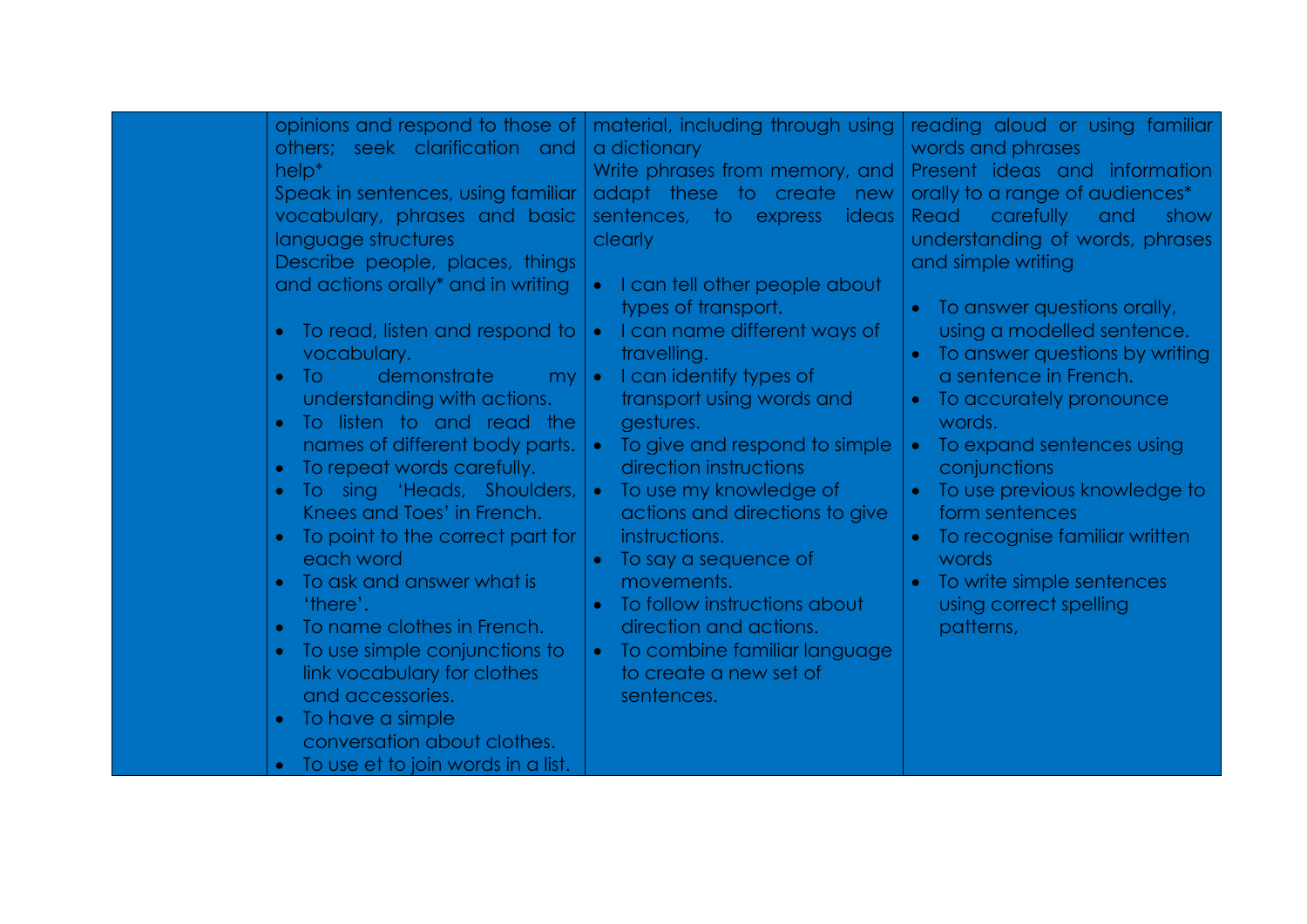| To name clothes and<br>$\bullet$<br>accessories in French.<br>To say what I am wearing.<br>To ask someone else what they<br>are wearing |                                 |                                   |                                 |
|-----------------------------------------------------------------------------------------------------------------------------------------|---------------------------------|-----------------------------------|---------------------------------|
| <b>Target Words</b>                                                                                                                     | <b>Target Words</b>             |                                   | <b>Target Words</b>             |
| $tête = head$                                                                                                                           | <b>Train =Train</b>             |                                   | Lundi = Monday                  |
| $jambe = leg$                                                                                                                           | <b>Autobus = Bus</b>            |                                   | <b>Mardi = Tuesday</b>          |
| $bras = arm$                                                                                                                            | <b>Voiture = Car</b>            |                                   | <b>Mercredi = Wednesday</b>     |
| $main = hand$                                                                                                                           | $Pied = Walk$                   |                                   | <b>Jeudi = Thursday</b>         |
| $pied = foot$                                                                                                                           | Velo = bike                     |                                   | <b>Vendredi = Friday</b>        |
| $les$ yeux = eyes                                                                                                                       | <b>France and Paris</b>         |                                   | <b>Samedi = Saturday</b>        |
| $cheveux = hair$                                                                                                                        | <b>Angleterre = England</b>     |                                   | <b>Dimanche = Sunday</b>        |
| $chapeau = hat$                                                                                                                         | <b>Arrêt = stop</b>             |                                   | <b>Janvier = January</b>        |
| $J'$ ai = $I$ have                                                                                                                      | Allé = go                       |                                   | <b>Février = February</b>       |
|                                                                                                                                         |                                 |                                   | <b>Mars = March</b>             |
| To engage in a familiar                                                                                                                 | To move appropriately in        |                                   | <b>Avril = April</b>            |
| song/story in French showing                                                                                                            | response to a visual and verbal |                                   | Mai = May                       |
| recognition of familiarity.                                                                                                             | cue.                            |                                   | $Juin = June$                   |
| To gesture/sign appropriately in                                                                                                        | To match a symbol to a picture  |                                   | Juillet = July                  |
| response to a familiar song/story.                                                                                                      |                                 | linked to word spoken in French.  | <b>Août = August</b>            |
| To match a symbol to a picture                                                                                                          |                                 | To indicate a picture in response | <b>Septembre = September</b>    |
| linked to word spoken in French.                                                                                                        | to a word spoken in the target  |                                   | <b>Octobre = October</b>        |
| To indicate a picture in response                                                                                                       | language.                       |                                   | <b>Novembre = November</b>      |
| to a word spoken in the target                                                                                                          | To make attempts to repeat      |                                   | Décembre = December             |
| language.                                                                                                                               | (through gesture/sign/          |                                   |                                 |
| To make attempts to repeat                                                                                                              | symbol/words) the target        |                                   | To engage in a familiar song in |
| (through gesture/sign/                                                                                                                  |                                 | word/words in direct response to  | French showing recognition of   |
| symbol/words) the target                                                                                                                | an adult's model.               |                                   | familiarity.                    |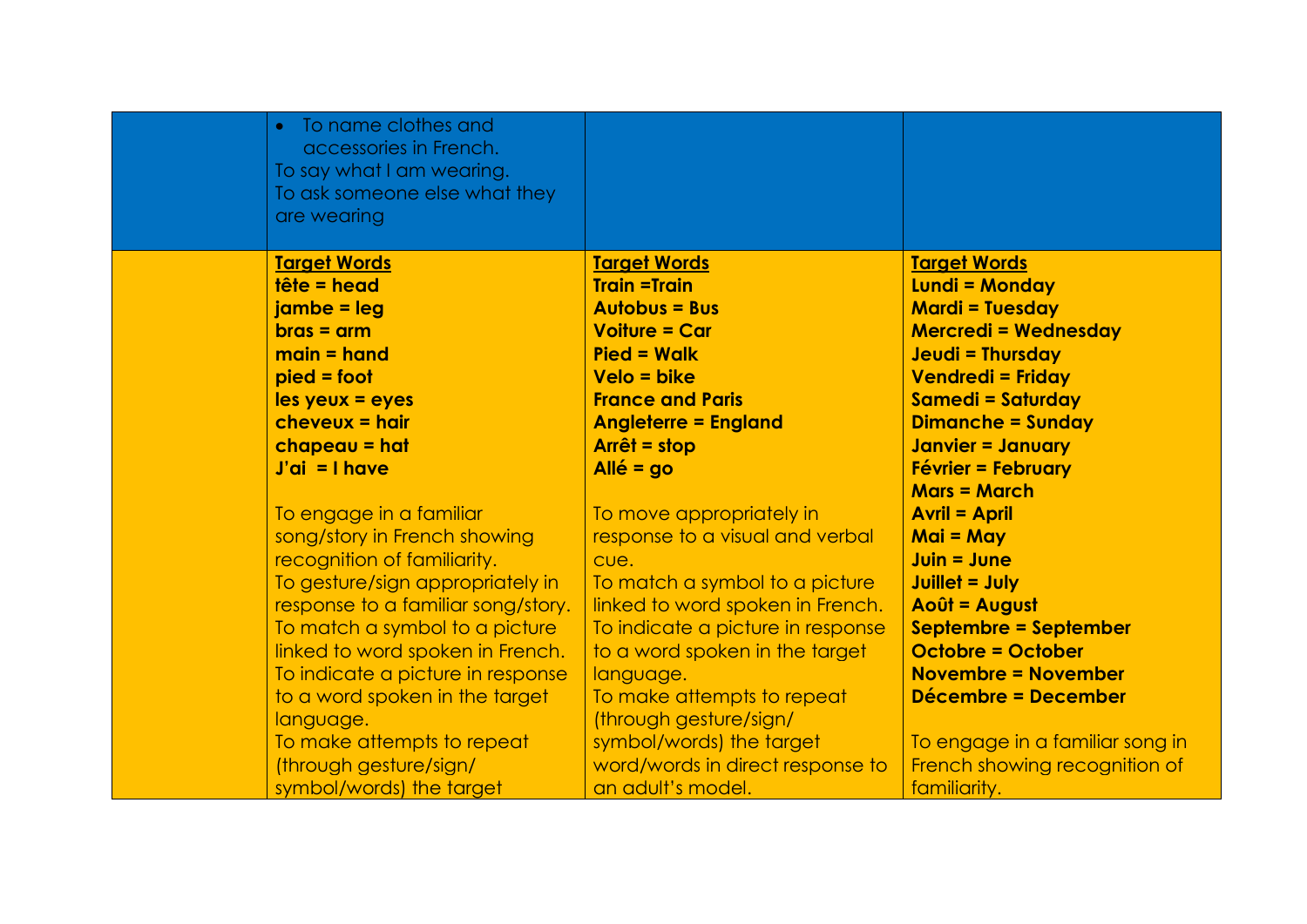| word/words in direct response to    | To repeat (through gesture/sign/    | To gesture/sign appropriately in    |
|-------------------------------------|-------------------------------------|-------------------------------------|
| an adult's model.                   | symbol/words) the target            | response to a familiar song.        |
| To repeat (through gesture/sign/    | word/words in response to an        | To indicate the object in           |
| symbol/words) the target            | adult's model.                      | response to a word spoken in the    |
| word/words in response to an        | To share the target words with      | target language.                    |
| adult's model.                      | peers (through sign/symbol/         | To indicate a picture in response   |
| To share the target words with      | words).                             | to a word spoken in the target      |
| peers (through sign/symbol/         | To use the target words in          | language.                           |
| words).                             | response to a simple question       | To make attempts to repeat          |
| To use the target words in          | e.g. "Où est le voiture?"           | (through gesture/sign/              |
| response to a simple question       | To begin to use longer phrases in   | symbol/words) the target            |
| e.g. "où est ta tête?"              | response to a question e.g. "où     | word/words in direct response to    |
| To begin to use longer phrases in   | est le voiture?" "Le voiture est    | an adult's model.                   |
| response to a question e.g. "où     | ici". Or "De quelle couleur est la  | To repeat (through gesture/sign/    |
| est ta tête?" "Ma tete est ici"     | voiture?" "Le voiture est rouge"    | symbol/words) the target            |
| To listen, attend to and follow     | To listen, attend to and follow     | word/words in response to an        |
| familiar interactions in the target | familiar interactions in the target | adult's model.                      |
| language.                           | language.                           | To share the target words with      |
| To respond to a spontaneous use     | To respond to a spontaneous use     | peers (through sign/symbol/         |
| of the target words when outside    | of the target words when outside    | words).                             |
| of a French lesson.                 | of a French lesson.                 | To use the target words in          |
| To begin to copy write the target   | To begin to copy write the target   | response to a simple question       |
| words showing an understanding      | words showing an understanding      | e.g. "Quel jour est-il?" (what day  |
| that they are writing in French.    | that they are writing in French.    | is it) during morning group (single |
| To begin to read the target         | To begin to read the target         | word response)                      |
| words.                              | words.                              | To begin to use longer phrases in   |
| To read some target words           | To read some target words           | response to a question e.g.         |
| recognising their meaning.          | recognising their meaning.          | "Quel mois est-il?" "Il est Juin."  |
|                                     |                                     |                                     |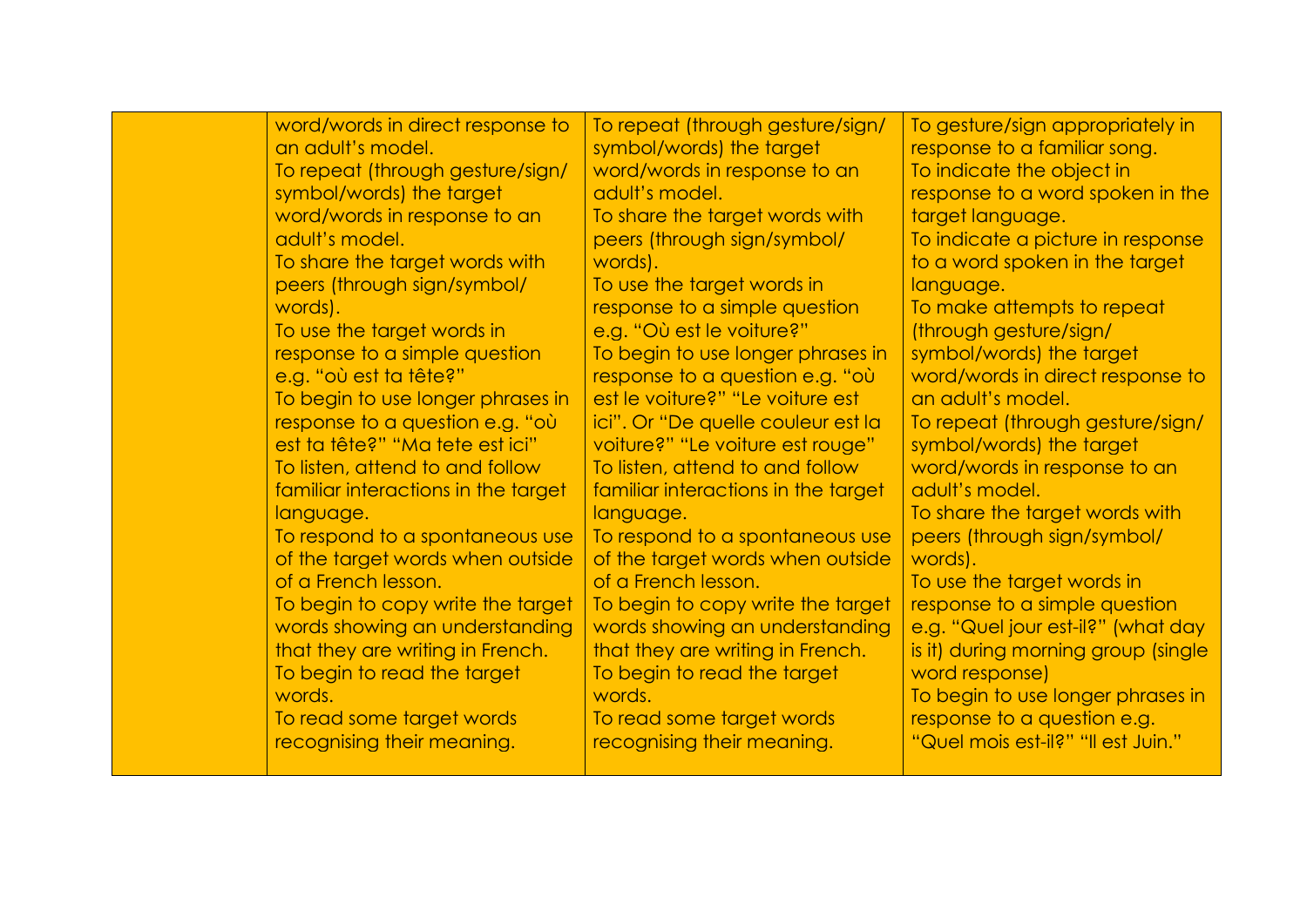|                                                                                                                                                                                                                        |                                                                                                                                                                                                                                                                                  | To respond to a spontaneous use<br>of the target words when outside<br>of a French lesson.<br>To begin to copy write the target<br>words showing an understanding<br>that they are writing in French.<br>To begin to read the target<br>words.<br>To read some target words<br>recognising their meaning. |
|------------------------------------------------------------------------------------------------------------------------------------------------------------------------------------------------------------------------|----------------------------------------------------------------------------------------------------------------------------------------------------------------------------------------------------------------------------------------------------------------------------------|-----------------------------------------------------------------------------------------------------------------------------------------------------------------------------------------------------------------------------------------------------------------------------------------------------------|
| To initiate interaction and<br>activities using my preferred<br>method of communication<br>To engage with copying actions<br>to develop fine and gross motor<br>skills.<br>To engage in dress up with adult<br>support | To show motivation to repeat my<br>actions<br>To experience music from various<br>cultures<br>To begin to sustain attention<br>when engaging with a less<br>familiar object or learning<br>activity<br>To develop anticipation e.g.<br>ready, steady, go.<br>To stop<br>To start | To show curiosity in a range of<br>environments<br>To participate in birthday<br>celebrations<br>To participate in celebration<br>assemblies<br>To show understanding that an<br>event will happen when shown a<br>familiar object- up to 4 objects                                                       |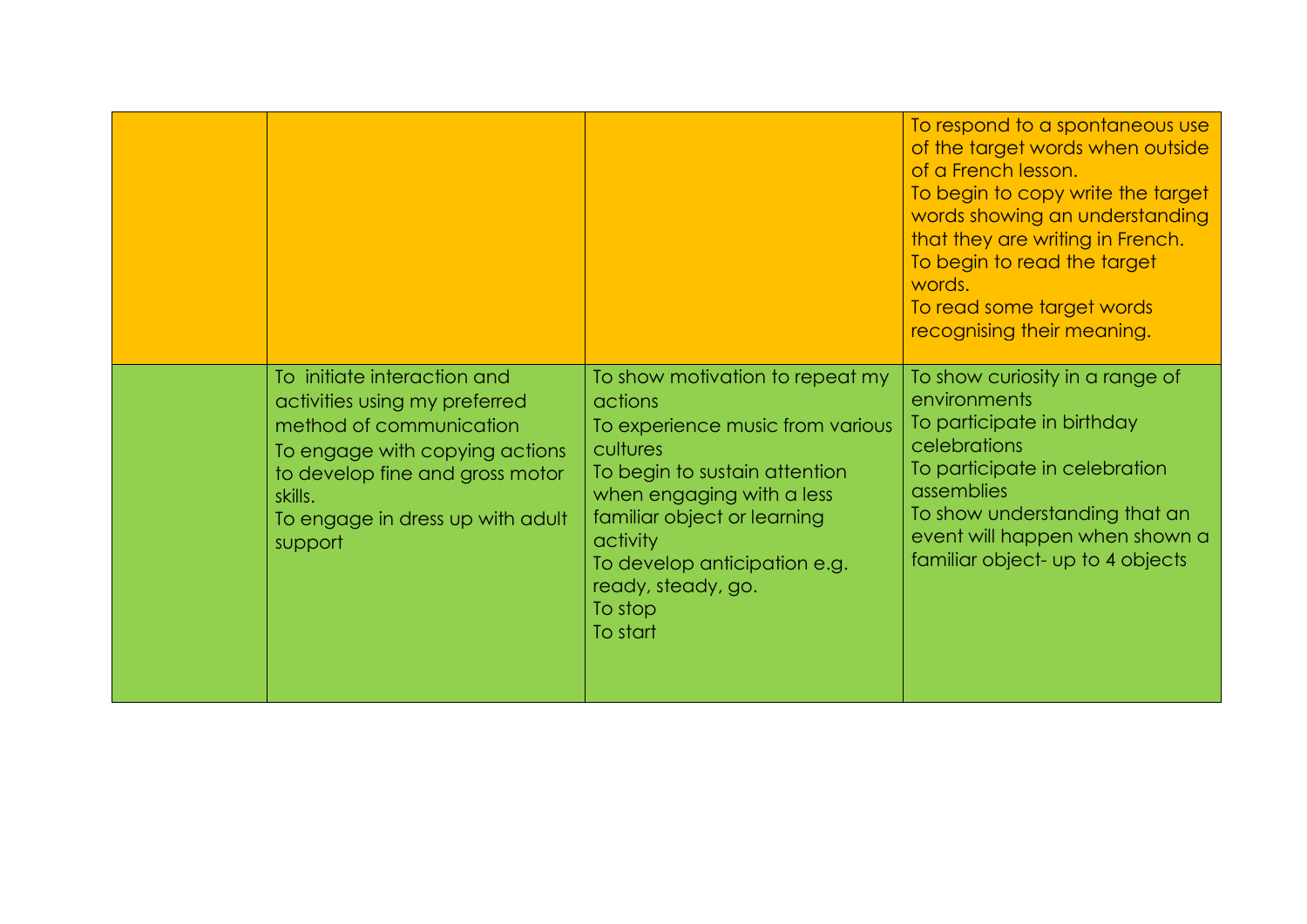NB: French culture to be threaded through as appropriate – food – try French foods, Days/Months – French special days, French flag, Eiffel Tower, Paris, Disney. A French Day may be held each year organised by the MFL team to further the children's understanding of French culture

## **Pre National Curriculum Statements**

Pupils attempt one or two words in the target language in response to cues in a song or familiar phrase. They respond to simple questions, requests or instructions about familiar events or experiences. Responses may be through vocalisation, sign or gesture and pupils' responses may depend upon repetition and support.

Pupils respond to others in a group. Their attempts to communicate in the target language may rely heavily upon repetition and gesture, and they may use facial expression and/or intonation to enhance meaning. They communicate positives and negatives in the target language in response to simple questions. They match and select symbols for familiar words, actions or objects presented in the target language.

Pupils introduce themselves by name in response to a question in the target language. They contribute to using the target language for a purpose, for example, using ICT skills to access the internet and exchange information, with guidance from other pupils or adults. They listen, attend to and follow familiar interactions in the target language.

Pupils listen attentively and know that the target language conveys meaning. They understand one or two simple classroom commands in the target language. They respond briefly using single words, signs or symbols. They may need considerable support from a spoken model and from visual clues. They may read and understand a few words presented in a familiar context with visual clues. They can copy out a few words with support. They label one or two objects. With some support, they use the target language for a purpose, [for example, requesting items in simulations of real life encounters in the target language].

## **National Curriculum Statements**

• listen attentively to spoken language and show understanding by joining in and responding